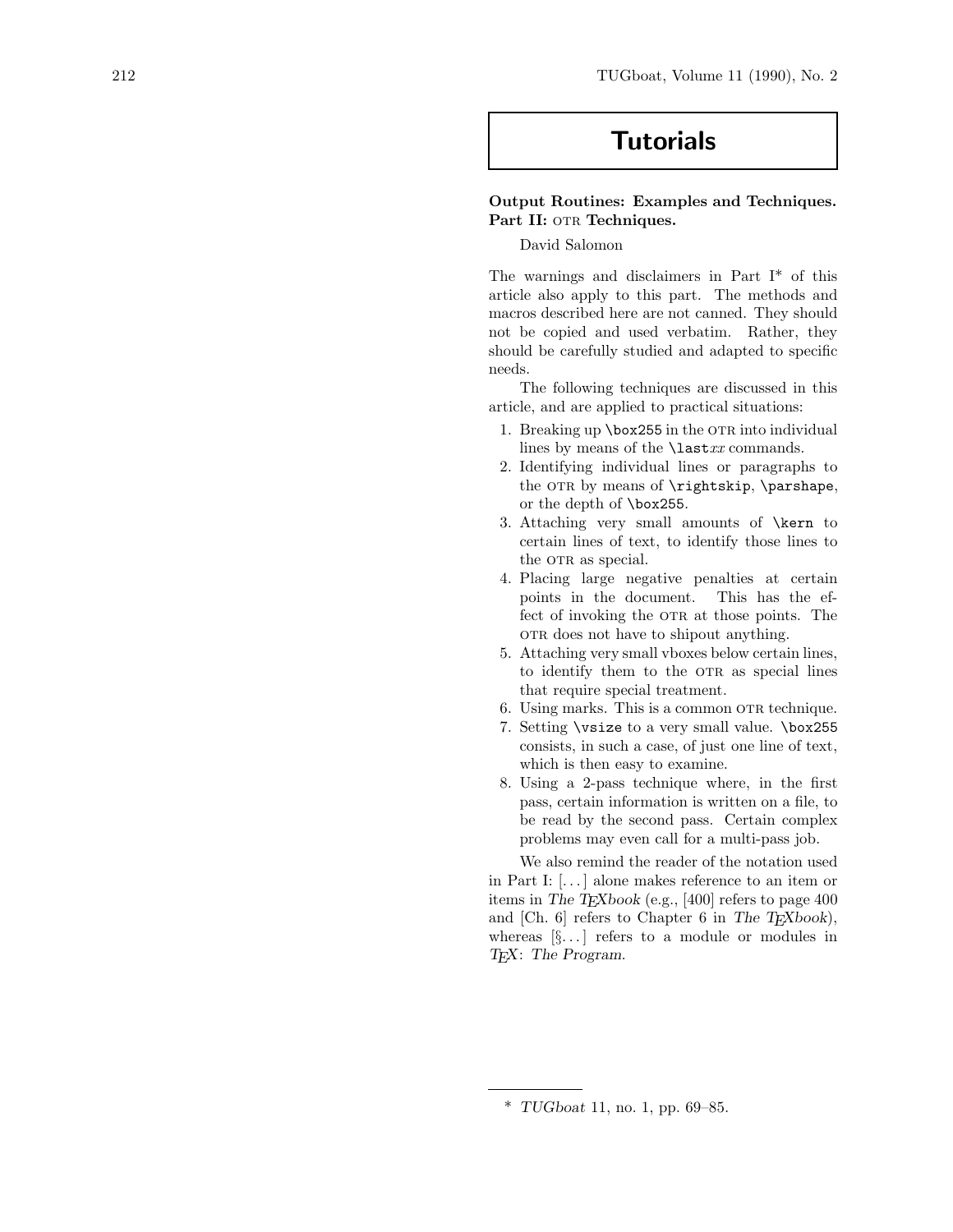#### **Technique: Special Penalties**

Penalties are used in T<sub>EX</sub> to control line breaks and page breaks, depending on the current mode. Penalties generated in h-mode are used by the paragraph break algorithm [§831, §859]. To communicate with the OTR by penalties, they therefore have to be generated in v-mode. A penalty of 10000 or more is considered infinite and prevents a page break. Similarly, a penalty of −10000 or less always causes a break. The idea is to say \penalty-10001 at any point that requires the OTR's attention (T<sub>EX</sub> must be in v-mode at that time), in order to invoke the otr at this point. A macro such as

#### \def\immed{\vadjust{\penalty-10001}}

can be used for this purpose. The OTR should check \outputpenalty and, if it equals −10001, do something special. It can then shipout \box255 or return it to the current page.

This is a good method for communicating with the OTR, and has only one feature that makes it less than ideal; the special penalty value of −10001 does not invoke the OTR *immediately*. Instead, it is initially placed in the recent contributions, together with the rest of the paragraph, and has to wait until the page builder is exercised. The problem is that, when the page builder is exercised and the otr invoked, TEX has already read text past the special penalty.

In a test such as

..\dimen0=1pt...\immed...\dimen0=2pt..\par the OTR would find  $\dim$ 0 to have a value of 2pt.

**Exercise:** Write an OTR that displays the value of \dimen0, and perform the test above.

The reason for this behaviour is the way \vadjust isexecuted. TEX first breaks the entire paragraph into lines that are placed in the recent contributions. Only then does it place the \vadjust material at the proper point between two lines[259]. As a result, the OTR is invoked too late.

To solve this problem, a way should be found to exercise the page builder immediately. The page builder is exercised (see [117]) at the start and end of a paragraph; so, if the user wants to invoke the OTR at the end of a paragraph, a \penalty-10001 isthe ideal technique. The page builder is also exercised before and after a display formula, which suggests a way to exercise it inside a paragraph. The user should place, in the paragraph, a \penalty-10001, preceded by an empty display formula, at the point where the OTR should be invoked.

An empty formula is easy to create by \$\$ \$\$. Furthermore, the large flexible glues surrounding a display are easily eliminated by:

# \abovedisplayskip=1sp \belowdisplayskip=1sp \abovedisplayshortskip=1sp \belowdisplayshortskip=1sp

To eliminate any extra interline spaces around the display, an \openup-\baselineskip is placed in it. Finally, setting \postdisplaypenalty=-10001 places the special penalty right below the display formula, to make sure that the OTR is invoked.

The result is made into a new definition of macro \immed:

## \def\immed{\$\$\postdisplaypenalty=-10001 \openup-\baselineskip\$\$}

The expansion **\immed** terminates the current line (same as  $\hbar i l\breve{h}$ , places an empty, invisible display formula following the line, and *im* $mediately$  invokes the OTR with \outputpenalty = −10001. The paragraph is not terminated.

To see the point where the formula is placed, \immed can be temporarily changed to:

```
\def\immed{$$\postdisplaypenalty=-10001
\openup-\baselineskip+$$}
```
In a test such as

..\dimen0=1pt...\immed...\dimen0=2pt..\par

the OTR would find  $\dim$ 0 to have a value of 1pt. This method is, again, not ideal, since it terminates the current line.

#### **The** \last*xx* **Commands**

The OTR can examine the contents of \box255 and also break it up into its components, by means of the  $\text{last}xx$  commands [§424, §996]. There are 4 of them: \lastbox, \lastskip, \lastkern and \lastpenalty [271]. To use those commands, the  $OTR$  should first open  $\boxtimes 255$ , by means of an  $\unvbox.$  If the last item in  $\boxtimes 255$  is a glue, its value will be reflected in \lastskip. Two things can be done at this point  $(1) \xrightarrow{kip0=\textlastskip}}$ (2) \unskip. The first saves the glue value for future use, and the second removes it [280]. Similarly for \lastkern and \lastpenalty. If the last item is a box, the command \setbox0=\lastbox will both set \box0 *and* remove the last box.

#### **Technique: Breaking Up a Page**

The OTR may use the  $\text{last}xx$  commands in a loop, to identify successive components of \box255. In such a loop it is, of course, important to check at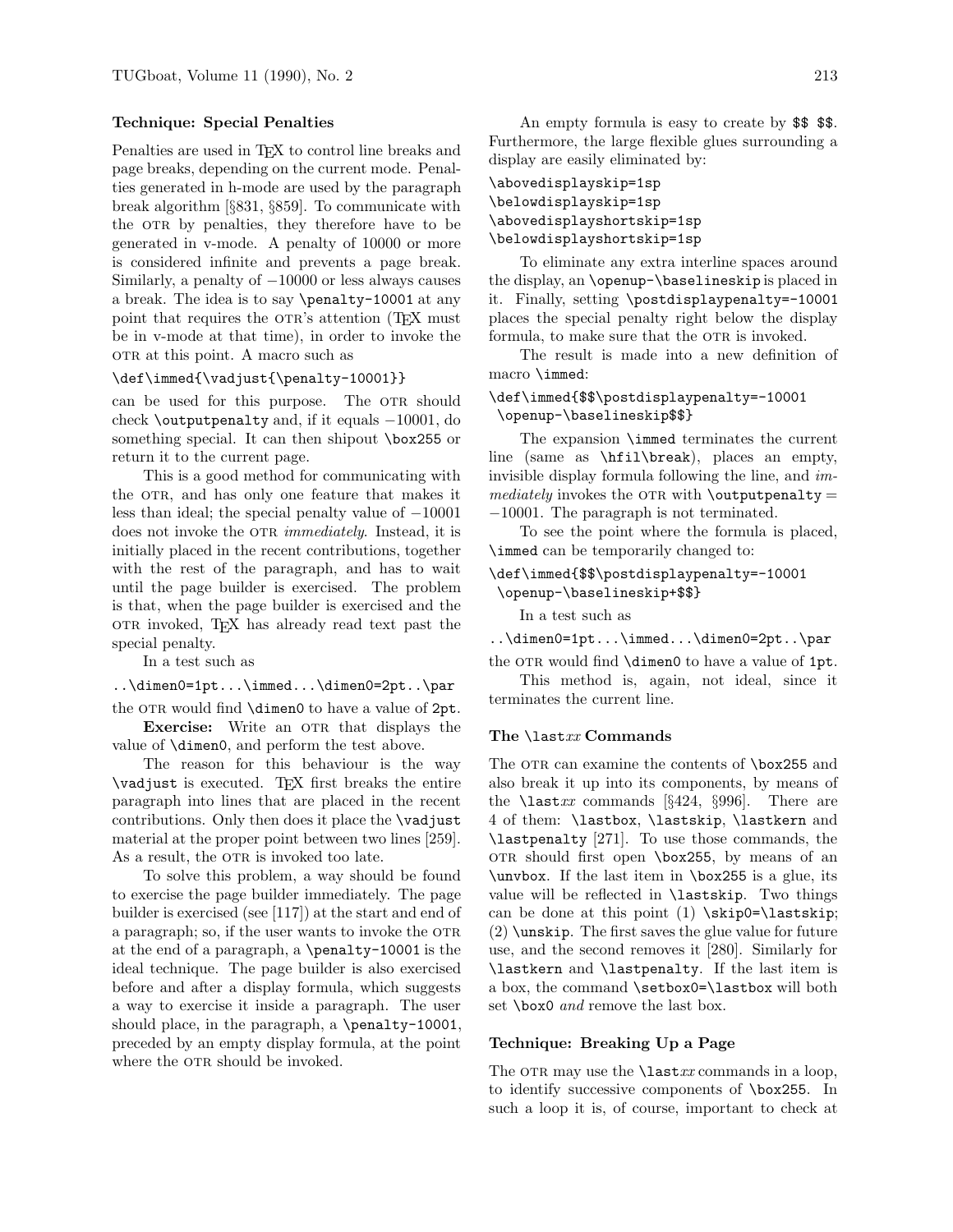each iteration and find out what the next item is, before copying and removing it. If the next item is not a glue, **\lastskip** will have a value of  $0pt$ . Similarly, \lastkern will be 0pt, \lastpenalty will be 0, and **\lastbox** will be void. A macro \breakup can thus be defined, consisting of a \loop...\repeat to remove successive elements off \box255.

```
\newif\ifAnyleft \newcount\pen
\def\breakup{%
  \loop \Anyleftfalse
    \ifdim\lastskip=0pt\else \Anylefttrue
     \skip0=\lastskip \unskip \fi
```

```
\ifdim\lastkern=0pt\else \Anylefttrue
   \dimen0=\lastkern \unkern \fi
  \ifnum\lastpenalty=0 \else\Anylefttrue
   \pen=\lastpenalty \unpenalty \fi
  \setbox0=\lastbox
  \ifvoid0 \else \Anylefttrue \fi
\ifAnyleft \repeat}
```
Note the use of variable \Anyleft to check if there is anything left in the box after each repetition of the loop. The loop repeatsuntil none of the four items is found. The OTR simply says \unvcopy255 \breakup.

An alternative definition of **\breakup**, using nested  $\iota$  ifs, is:

```
\newif\ifAnyleft
\def\breakup{%
  \loop \Anyleftfalse
    \ifdim\lastskip=0pt \ifdim\lastkern=0pt \ifnum\lastpenalty=0
       \setbox0=\lastbox \ifvoid0 % end of breakup loop
    \else \Anylefttrue \fi % box encountered
    \else \Anylefttrue \unpenalty \fi % penalty encountered
    \else \Anylefttrue \unkern \fi % kern encountered
    \else \Anylefttrue \unskip \fi % glue encountered
  \ifAnyleft \repeat}
```
Before discussing specific applications of the breakup technique, let's look at its main problems. **1.** We have to test \lastskip for 0pt. Unfortunately, TFX does not have an  $\i$ fskip or  $\if$ glue tests. We thus have to use \ifdim, which tests a dimension, not a glue. The test \ifdim\lastskip*...* first converts the glue to a dimension. The problem is that such a conversion discards the stretch and shrink components of the glue [118]. Thus if the next glue item hasthe form 0pt plus.. minus.., our macro will consider it zero.

The solution: change the values of certain common vertical glues that have this form to 1sp  $plus...$  minus... We thus declare:

```
\parskip=1sp plus1pt
\def\vfil{\vskip1sp plus1fil}
\def\vfill{\vskip1sp plus1fill}
\abovedisplayshortskip=1sp plus3pt
```
**2.** A similar problem exists with penalties. A math display formula is followed by a \postdisplaypenalty [189], whose default value is zero. As a result, any construct using the math display mode, such as \verbatim or \$\$\vbox{\halign{...}}\$\$, suffers from the same problem. The solution is to set \postdisplaypenalty=1.

There is also an \interlinepenalty parameter, which goes between the lines of a paragraph. It isusually zero but can be changed to a large value [406] to discourage a page break inside a paragraph. We set it to 1.

The above definitions are all consolidated into a new macro \zeroToSp, which should be used in conjunction with any page breakup.

```
\def\zeroToSp{\parskip=1sp plus1pt
  \def\vfil{\vskip1sp plus1fil}
 \def\vfill{\vskip1sp plus1fill}
 \abovedisplayshortskip=1sp plus3pt
  \postdisplaypenalty=1
  \interlinepenalty=1}
```
**3.** When breaking up a box using the \last*xx* commands, it is easy to identify the 4 types: box, glue, kern and penalty. There seems no way, however, to identify the other three components of vertical lists, namely *rules*, *marks* and *whatsits*. When our breakup loop gets to one of them, it stops, assuming that this is the end of \box255. A whatsit (a \special or a \write) can usually be specified in horizontal mode, which will bury it inside an \hbox and out of harm. A mark, on the other hand, tends to migrate outside horizontal lists  $[400]$  and into the top level of **\box255**. It therefore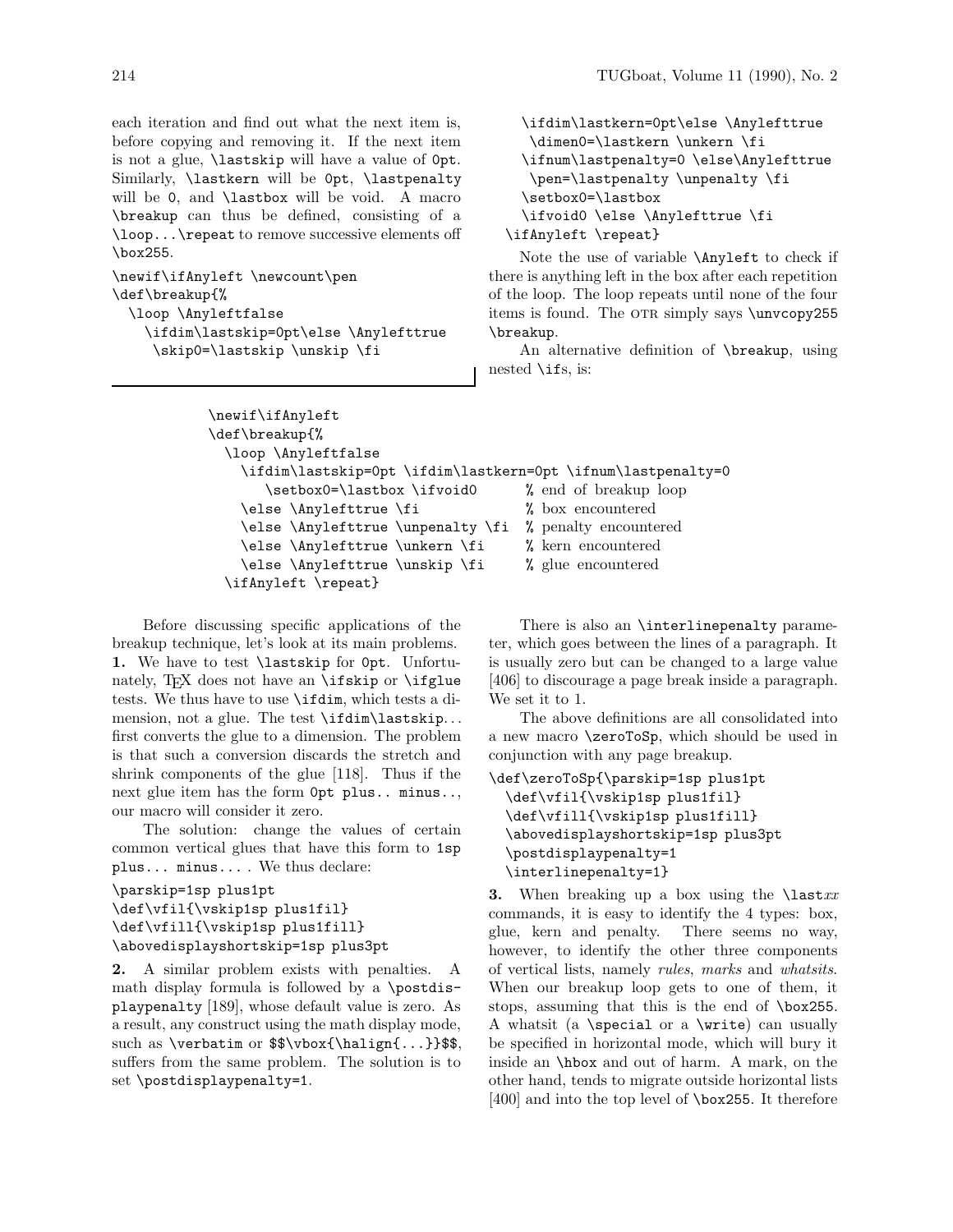causes an incomplete breakup, and its use should be avoided when this technique is employed.

A similar problem is presented by a rule. An \hrule at the top level of a \vbox isconsidered a box [110]. However, the \lastbox operation cannot identify it as such, which results in an incomplete breakup.

A solution: Place the **\hrule** in its own **\vbox**, so it does not appear at the top level of the larger \vbox.

Partial relief: Such a case, where the breakup stops prematurely, can be detected by setting a new box (\brk) to the remains of \box255 after the breakup. When the breakup stops, \ht\brk should be zero. An OTR can thus be written which breaks up a copy of  $\boxtimes$ 255, and checks to see if anything isleft.

```
\newbox\brk
\output={
 \setbox\brk=\vbox{\unvcopy255 \breakup}
  \ifdim\ht\brk>0pt
    \message{Incomplete breakup}\fi
 \shipout\box255 \advancepageno}
```
**Exercise:** Implement the above OTR and use it to typeset several pages, some containing rules or marks.

Here are a few simple applications of the breakup technique.

### **Duplicating a Page**

Macro \breakup can be modified to place broken up componentsfrom \box255 in \box1 in the *original order*, creating a copy of the current page.

```
\zeroToSp
\newif\ifAnyleft \newcount\pen
\def\duplicate{%
\loop \Anyleftfalse
 \ifdim\lastskip=0pt \ifdim\lastkern=0pt \ifnum\lastpenalty=0
    \global\setbox0=\lastbox \ifvoid0 % end of breakup loop
 \else \Anylefttrue % box present
   \global\setbox1=\vbox{\box0 \unvbox1}\fi
 \else \Anylefttrue % penalty present
   \pen=\lastpenalty
   \global\setbox1=\vbox{\penalty\pen\unvbox1}\unpenalty\fi
 \else \Anylefttrue % kern present
   \dimen0=\lastkern
   \global\setbox1=\vbox{\kern\dimen0 \unvbox1}\unkern\fi
 \else \Anylefttrue % skip present
   \skip0=\lastskip
   \global\setbox1=\vbox{\vskip\skip0 \unvbox1}\unskip\fi
\ifAnyleft \repeat}
```
A test such as:

\newbox\brk \output={ \setbox\brk=\vbox{\unvcopy255 \duplicate} \ifdim\ht\brk>0pt \message{Incomplete breakup}\fi \shipout\box255 \shipout\box1 \advancepageno}

is particularly interesting. It typesets pairs of pages, with the same page numbers. Two *physical pages* are printed for each *logical page* generated. The two pages in a pair are duplicates of each other, but are they identical?

It turns out that they are not. The main difference between  $\boxtimes 255$  and  $\boxtimes 1$  is their heights. The heights are different because of the flexible glues on the page. Normally, \box255 contains some flexible vertical glues. Those glues are flexed to adjust \ht255 to equal \vsize. When \box255 isopened, however, *the glues return to their natural size*.

This can easily be seen by a test such as:

#### \newbox\brk

```
\output={
 \setbox\brk=\vbox{\unvcopy255 \duplicate}
 \ifdim\ht\brk>0pt
    \message{Incomplete breakup}\fi
  \message{[\the\ht255:\the\ht1]}
  \shipout\box255 \shipout\box1
  \advancepageno}
```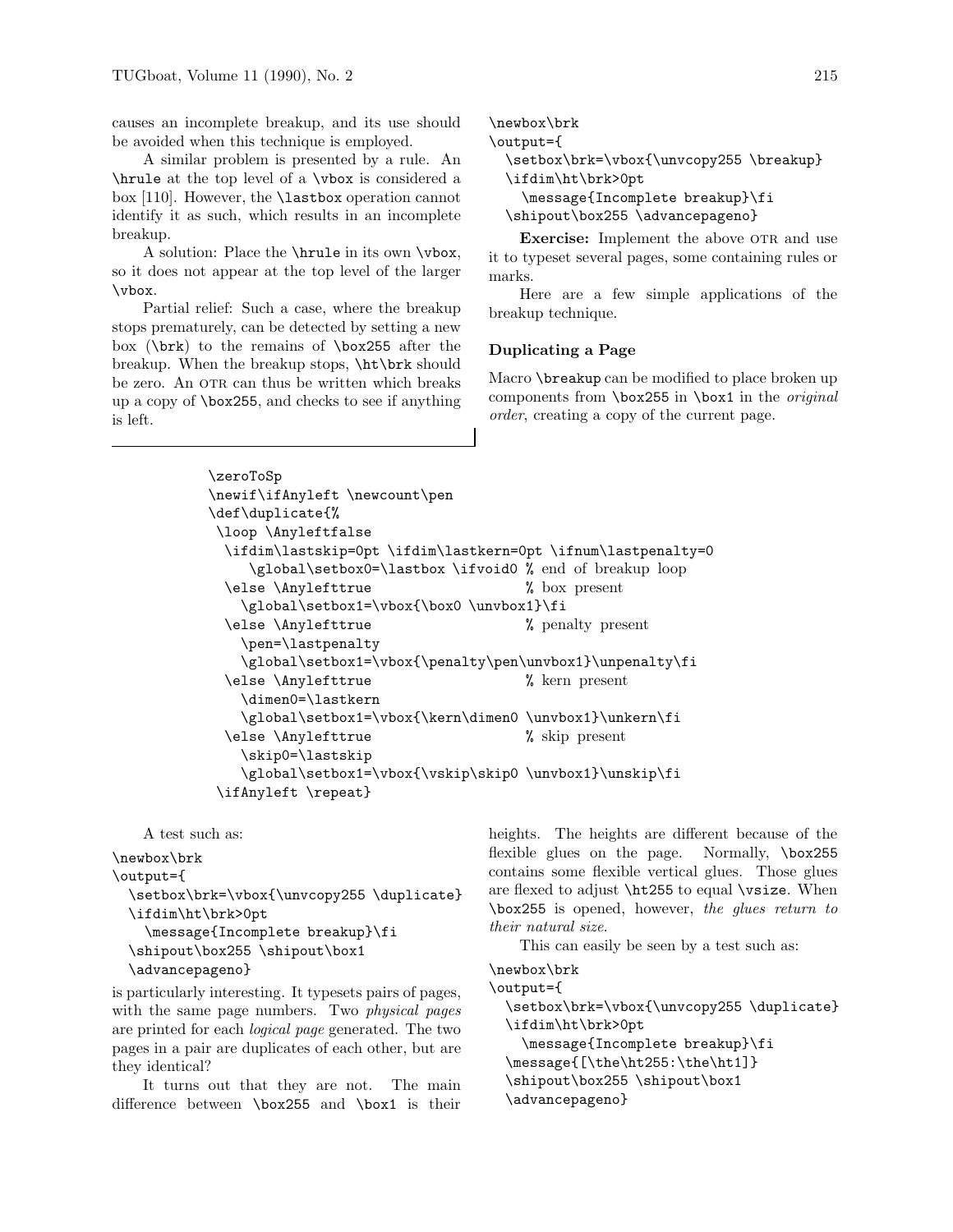## \parskip=6pt plus6pt minus6pt \input source \bye

The **\parskip** glue is given a lot of flexibility, and the heights are shown in the log file. Such a test also shows that the last pair of pages may differ a lot in their heights. This is because the last page of a document is normally only partly full, and has a  $\v{tfill}$  glue at the bottom. When  $\boxtimes 255$ is opened, the  $\tilde{\iota}$  vertill returns to its natural size, which is 0pt.

How can we make sure that the two pages in a pair have the same heights? The simplest approach is to flex  $\boxtimes 1$  in the OTR, just before it is shipped out, by saying \setbox1=\vbox to\vsize{\unvbox1}. Now the two pages in a pair have exactly the same height and the same glue set ratio; they are identical. Our OTR thus becomes:

```
\newbox\brk
```

```
\output={
  \setbox\brk=\vbox{\unvcopy255 \breakup}
  \ifdim\ht\brk>0pt
    \message{Incomplete breakup}\fi
  \setbox1=\vbox to\vsize{\unvbox1}
  \shipout\box255 \shipout\box1
  \advancepageno}
```
Two **\showbox** commands can temporarily be placed in the OTR to dump \box1 and \box255 onto the log file, and verify that they have identical components. It is important to (temporarily) increase the value of \showboxbreadth. Also, to make the dumps more manageable,  $\forall$ size should be set to a small value, such as 1in.

# **Reversing a Page**

It is now trivial to modify the definition of  $\du$ plicate, so that it breaks up items from \box255

and places them in **\box1** *in reverse order*. This is, perhaps, a useless operation but, since our aim is to gain an understanding of otrs, let's ask ourselves how \box255 and \box1 differ.

**1.** They are the reverse of each other, which means that each glob of \baselineskip glue which used to be below a line of text, is now above it. The interline spacing in  $\boxtimes 1$  is thus all wrong. This is not very noticeable when the entire page is typeset with the same font. Mixing different font sizes, however, results in a funny looking reversed page. Also, the **\parskip** glues are misplaced but, since they are normally zero, this is not noticeable. Changing \parskip to some non-zero value results in large spaces following the first line of each paragraph (which are last lines on the reversed page).

**2.** They have different vertical dimensions. The height of  $\boxtimes 255$  is  $\text{visize}$  and its depth is usually the depth of the last line of text. \box1, on the other hand, endswith \topskip, which is glue and thus has no depth, so  $\dot{\rho}$   $\dot{\rho}$ . Also, \box1 starts with the bottom line of \box255. To guarantee that  $\ht1+\d{p1}$  equals  $\ht255+\d{p255}$ , we should force \ht1 to be the sum \ht255+\dp255.

**Exercise:** Write a macro \reversepage to reverse \box255 into \box1.

# **Counting the Lines**

The \breakup macro can now easily be modified to count the number of lines of text in \box255. We assume that  $\boxtimes 255$  does not contain rules, marks or whatsits, and we break it up, counting the number of **\hboxes** found. Items that we don't want to count should be placed in a \vbox. The macros are:

```
\zeroToSp
\newif\ifAnyleft \newcount\lineCount
\def\countlines{\global\lineCount=0
 \loop \Anyleftfalse
   \ifdim\lastskip=0pt \ifdim\lastkern=0pt \ifnum\lastpenalty=0
     \setbox0=\lastbox \ifvoid0
   \else \Anylefttrue \ifhbox0 \global\advance\lineCount by1 \fi \fi
   \else \Anylefttrue \unpenalty \fi
   \else \Anylefttrue \unkern \fi
   \else \Anylefttrue \unskip \fi
 \ifAnyleft \repeat}
```
\newbox\brk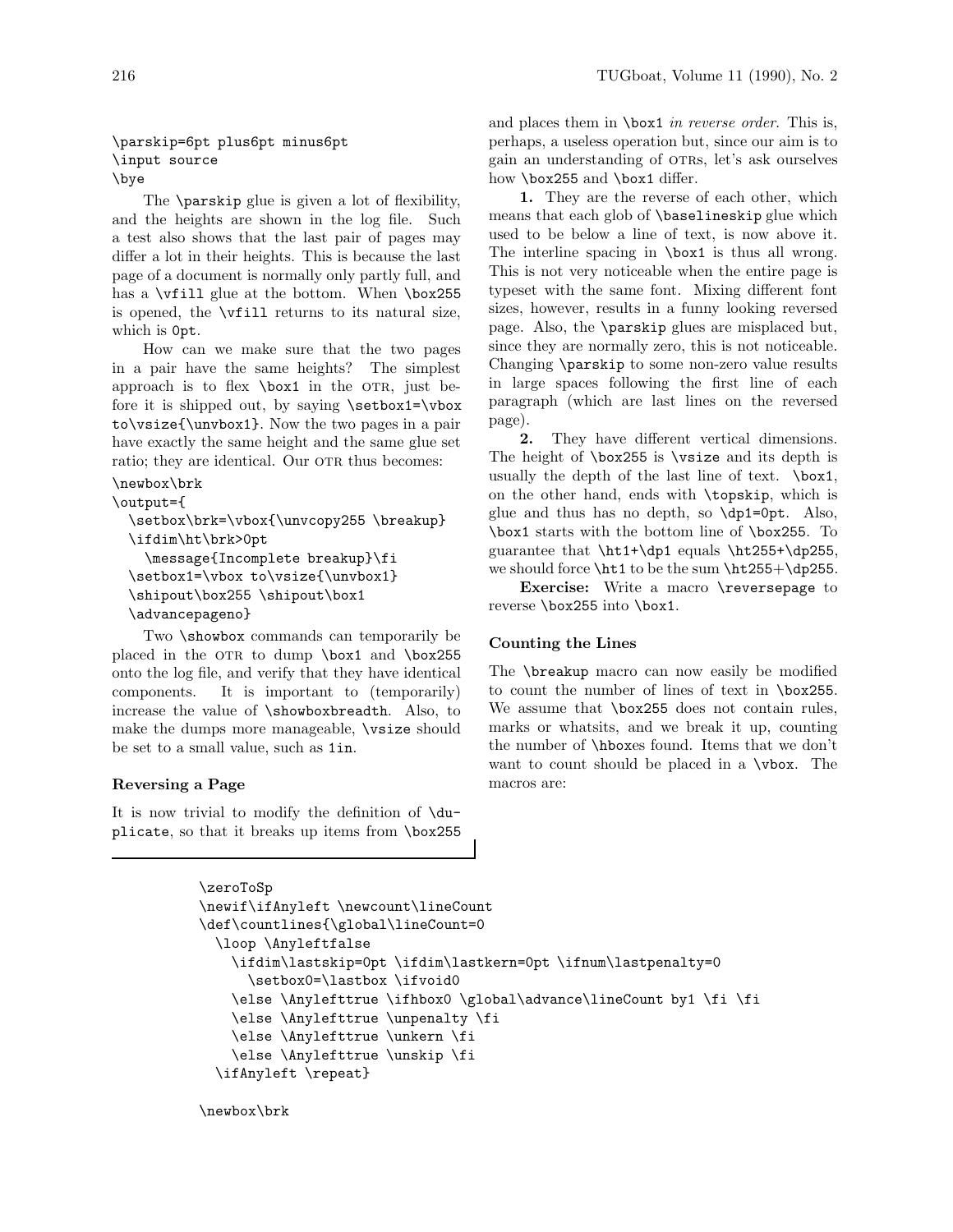```
\output={\setbox\brk=\vbox{\unvcopy255 \countlines}
         \ifdim\ht\brk>0pt \message{Incomplete breakup} \fi
         \message{\the\lineCount}
         \shipout\box255 \advancepageno }
```
## **Breaking Up a Line of Text**

Can we use the same technique to break up individual lines of  $\boxtimes 255$ ? It seems easy to define a macro  $\hbar$  that would use  $\hbar x$  commands to break up a line of text. Unfortunately, this does not work, because a line of text contains individual characters, which the \lastbox command cannot recognize as boxes. It is interesting to note that a character of text is, in general, considered a box [63] but, evidently, there are differences between a general box and a character box. One such difference isthat a character box cannot appear in a vertical list [110]. Another difference is the one mentioned above, concerning  $\lambda$  as  $\lambda$ , and this difference is easy to verify with a test such as

```
\setbox0=\hbox{ABC}
\unhbox0 \setbox1=\lastbox
\showbox1
\bye
```
which shows \box1 to be void, and typesets 'ABC'. In contrast, the test:

```
\setbox0=\hbox{AB\hbox{C}}
\unhbox0 \setbox1=\lastbox
\showbox1
\bye
```
shows \box1 to consist of an hbox with the 'C', and typesets only 'AB'.

This is an unfortunate situation. The ability to break up a line of text would have meant a full and complete communication with the OTR. The user could hide, e.g., a strut with a special depth in the line, and the OTR could easily find it, and do something with, or add something to, the line at that point. The strut could even have been left in the line.

## **Technique: Using** \rightskip

Even though \lastbox cannot be used to break up a line of text, \lastskip can be used to detect glue at the right end of such a line. This suggests a way to identify certain lines to the OTR. How can a glob of glue be placed at the end of a line? It turnsout that T<sub>EX</sub> places the  $\rightarrow$  superioriskip glue at the end of every line of text when the paragraph is broken into lines. The plain format value of \rightskip is 0pt so, setting \rightskip=1sp will not be visually noticeable and can be used to communicate with the OTR. Unfortunately "TEX uses the same \rightskip value in all lines of a paragraph" [393]. This method can thus be used to identify certain paragraphs, but not individual lines, to the OTR.

An application demonstrating this technique is shown later. It has to do with 'special boxes' in a textbook. Following are two examples that are not developed in detail, since they are easier to do in other ways:

1. Suppose that a vertical rule should be typeset on the left margin of certain paragraphs. The OTR can do this by placing a rule, the size of a strut, on the left of each line that ends with \rightskip=1sp. However, this is easier to do by typesetting the paragraph in a \vbox and placing a rule on the left of the box.

2. If only one or two lines of the paragraph appear on (the bottom of) the page, we want to move them to the next page, and to \vfill up the present one. This can be done by the other checking the rightskip glue of the bottom line or two. However, it may be easier to do with \filbreak [111].

# **Technique: Using** \parshape

If we want the OTR to do something special with, say, the second line of a paragraph, we can identify thisline by making it 1sp longer or shorter than the other lines. This can easily be done with \parshape. Again, there are no practical applications as yet for this technique.

# **Technique: Using the Depth of** \box255

The following quote, from  $[400]$ , is relevant to this technique: "Perhaps the dirtiest trick of all is to communicate with the OTR via the *depth* of \box255." After mastering the techniques described here, the reader will agree that this is no longer the dirtiest trick, but is a special case of the breakup technique. Examples of applications of this technique are:

1. In certain old religious texts, if a chapter ends on a certain page, and less than half a page remains, the next chapter should start on the following page; otherwise, it should start on the same page.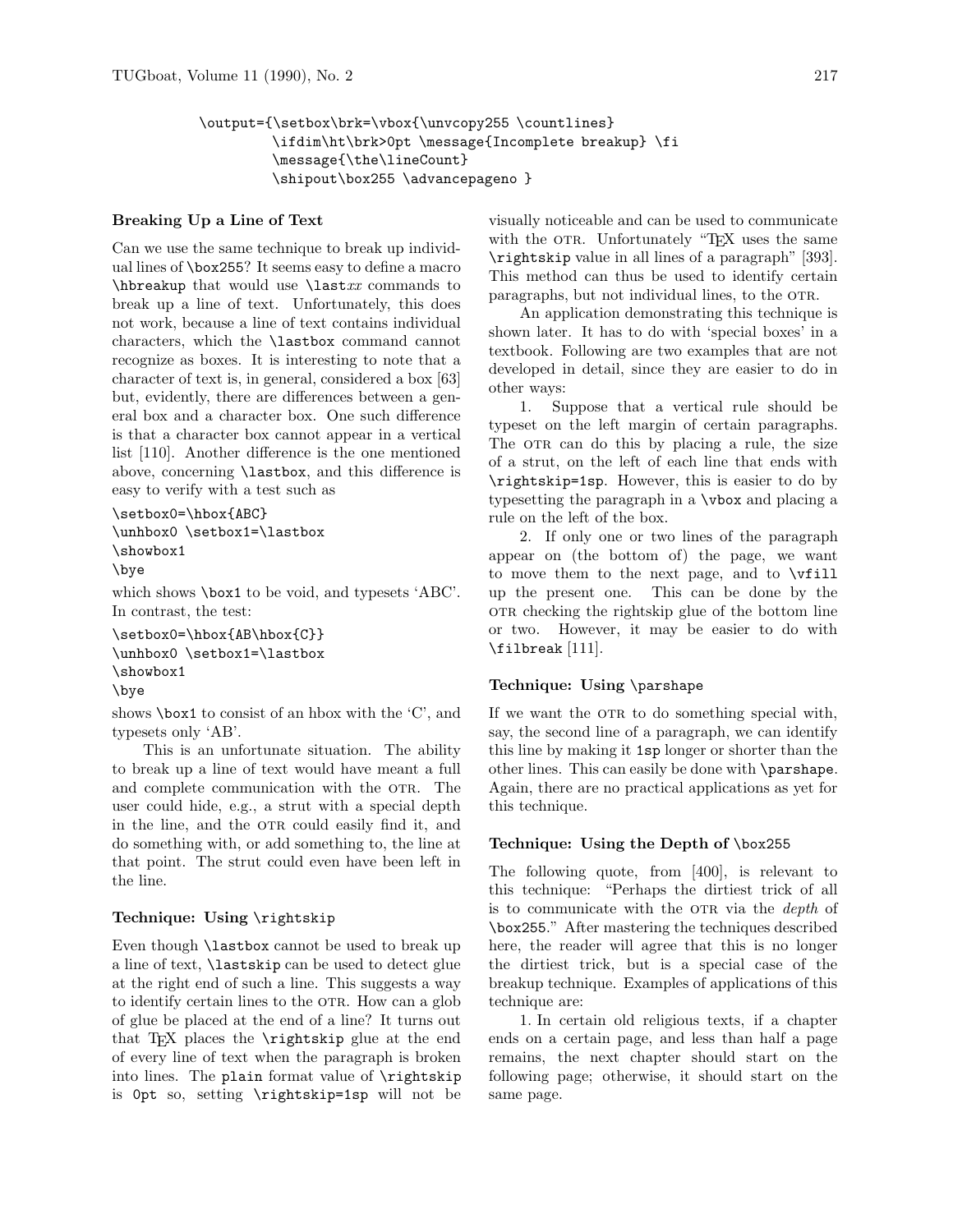2. Business contracts usually consist of clauses. In certain legal situations it is desirable to break a page between clauses. If the page must be broken inside a clause, a special footer should be typeset, saying Continued.... This can be done by ending each clause with \endclause, a macro defined as {\unskip\vrule height0pt width0pt depth3.5002pt}. The \unskip backspaces over any possible space preceding the special strut, thus making sure that the strut will end up on the same line asthe preceding word.

The OTR simply tests

## \ifdim\dp255=3.5002pt \else \footline={\hfil\sevenrm Continued...} \fi

3. Certain lines should not appear at the bottom of the page. A business contract is again a good example. If a certain line containsthe most important words or money sums in the contract, it should better not appear at the bottom of the page, where it is less visible.<sup>†</sup> Again, a special strut can be used to identify the line and, if the OTR detects such a line, it should alert the user, who can then correct the situation by rewording the document, or by moving things around.

## **Technique: Communications by Kerns**

Small amounts (a few sp worth) of **\kern** can be placed between the lines of text, and detected by the OTR when breaking up \box255. The problem is that a kern is discardable, so we have to make sure that our special kern is not discarded. The general rule isthat a page can be broken at a kern only if the kern is immediately followed by glue. We, therefore, will have our special kern followed by another kern. In fact, we will place two consecutive, identical pieces of special, small kern after the text line that we want to identify to the OTR. This is done by \vadjust{\kern1sp\kern1sp}, which places the kerns immediately below the current line, i.e., they are placed between the line and the \baselineskip that normally followsit. If the line should be followed by a penalty, the order is:

the line of text, the pair of kerns, the penalty, the \baselineskip. The placeswhere a page can be broken have been mentioned earlier.

#### **Practical Examples of OTRS**

The techniques described earlier, plus a few others, are now applied to practical problems.

#### **Example: Start a Chapter On a New Page**

The problem<sup>\*</sup>: If a chapter ends on a certain page, and less than half a page remains, skip the rest of the page; otherwise, start the new chapter on the same page.

Solution: Macro \chapter is expanded at the start of each chapter. It appends a special line to the end of the preceding chapter (only if there is a preceding chapter), and invokes the OTR by an \eject. The special line consists of just a small \hbox with a rule of depth 1sp, and width and height zero.

Each time the OTR is invoked, it checks to see if  $\dp255=1sp$  and  $\ht255<0.5\vsize$ . If yes, the OTR returns  $\boxtimes 255$  to the MVL (it is an end-of-chapter and more than half a page remains); otherwise, \box255 is shipped out (either less than half a page remains or not end-of-chapter).

Actually, the detailsare a bit more involved. If \dp255=1sp, then \box255 contains text, followed by a \vfill, and by the special box. The last two items have to be removed before \ht255 can be tested. To do this —

1. \box 255 isopened, the special box at the bottom is removed by a  $\lambda$  stbox (see later), and the  $\forall$  ill is skipped over by an  $\text{unskip.}$  The result then goes back in \box255. The new \box255 now has just the original text, and its height can be measured.

2. If  $\ht255<0.5\vsize$ ,  $box255$  is opened, and a message (unv) goesin the log file. Otherwise, a new box is shipped, consisting of \box255, a \vfill, and a footline. The size of the new box is \vsize+12pt, and it hasto be explicitly specified.

A listing of the macros follows. They are kept, as usual, simple.

† Beware! Certain businessmen do just this.

\* Proposed by Robert Batzinger.

\newif\ifFirstCh \FirstChtrue \newif\ifRet \newcount\chnum

\newdimen\Hvsize \Hvsize=\vsize \divide\Hvsize 2 \newdimen\Nvsize \Nvsize=\vsize \advance\Nvsize 12pt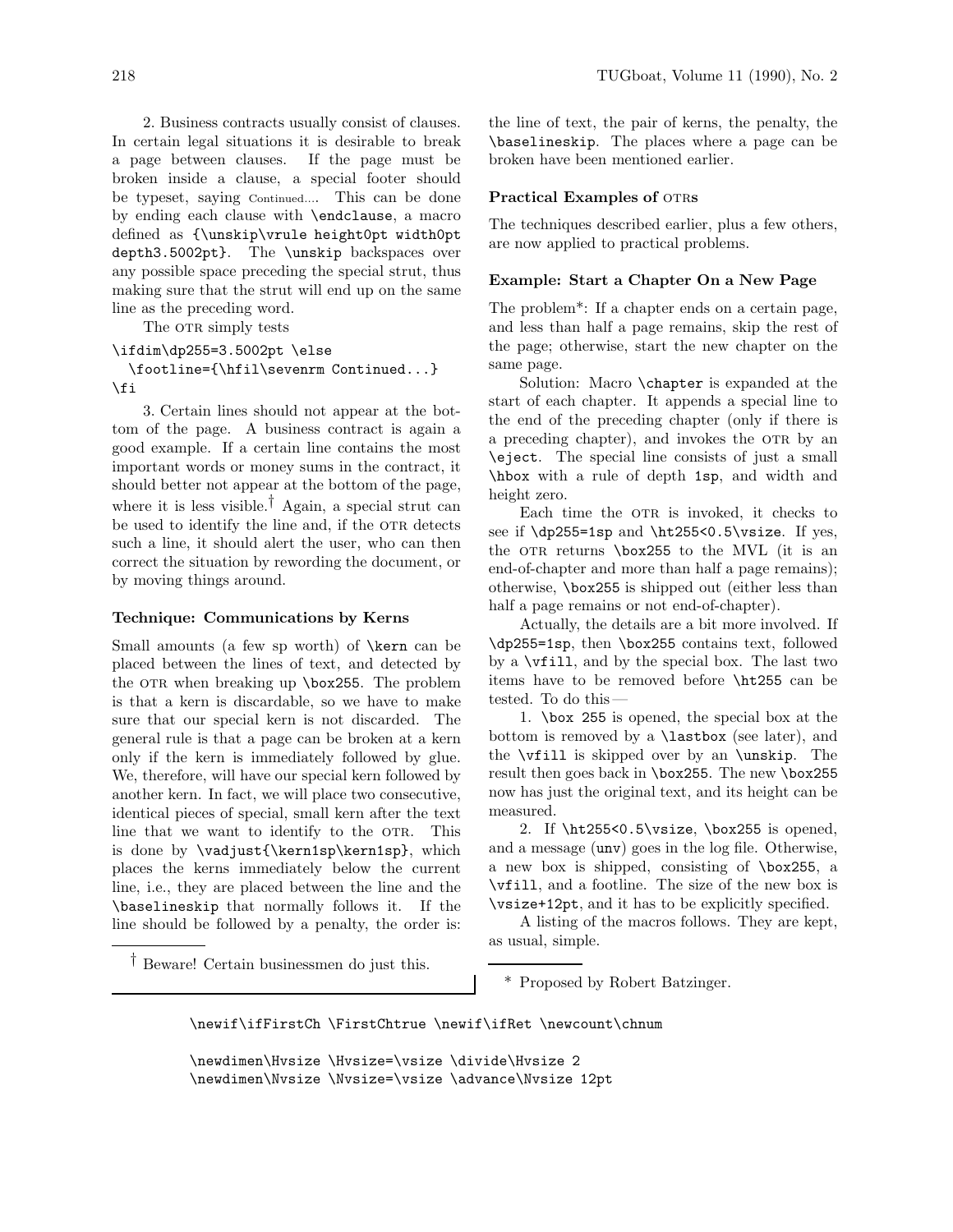```
\def\chapter#1\par{\advance\chnum 1
                   \ifFirstCh \FirstChfalse
                   \else \vfill\nointerlineskip
                          \hbox{\vrule width0in height0pt depth1sp}
                          \eject \fi
                   \bigskip\noindent{\bf\the\chnum.\ #1}
                   \medskip}
\footline={...}
% if \dot{\rho} = 1sp: unvbox255, lastbox (the line with dp = 1sp),
% skip over the \vfill by \unskip, and return to MVL.
\output={\Retfalse
         \ifdim\dp255=1sp
           \setbox255=\vbox{\unvbox255 \setbox0=\lastbox \unskip}
           \ifdim\ht255<\Hvsize \Rettrue \fi \fi
         \ifRet \unvbox255 \message{unv}
         \else
           \shipout\vbox to\Nvsize{\box255\vfill\line{\the\footline}}
           \advancepageno \message{ship} \fi
         }
```
#### **Example: A Religious Hymn**

One way of communicating with the OTR, proposed in [App. D], is by the use of special penalty values. Any penalty value  $\leq -10000$  will cause the OTR to be invoked. Values *<* −10000 can therefore be used to tell the OTR to do something special.

Note that the OTR is not invoked when T<sub>EX</sub> first sees the penalty. It is only invoked when the page builder detects the penalty, while moving items from the recent contributions to the current page [§1005].

The OTR should check the value of variable \outputpenalty. If it is *<* −10000, it should do something special and then return \box255 to the MVL without shipping out anything (a dead cycle). If, however, \outputpenalty equals −10000, the or R should do a normal \shipout.

The example shown here<sup>∗</sup> hasto do with typesetting a religious hymn. A hymn consists of one chorus and a number of stanzas. The chorus is usually printed after the first stanza and is sung

<sup>∗</sup> Proposed and solved by Robert Batzinger.

after each stanza. The problem is that a long hymn may occupy more than one page and, in such a case, the chorus should be printed on the top of each successive page.

The solution is to write macros that will typeset a copy of the chorus if we are still within the same hymn, but have moved to a new page. The original text of the chorus is saved in a **\toks** variable, so it can be used as often as necessary.

Macro \hymn is expanded at the start of each hymn. It invokes the OTR with penalty  $-10001$  and the OTR, in that case, simply saves the current page number in the count variable \oldpage. Note that the OTR does not shipout anything, and returns \box255 to the MVL.

Macro **\stanza** is expanded at the start of each stanza. It invokes the OTR with penalty  $-10002$ . The OTR then tests  $\ifmmode\text{i\textwidth/2.0ex}{\textbf{Imum}}\pmod\{0\}$  (we have moved a page or two since the last printing of the chorus) and sets the boolean variable \prtCorus to true. The OTR then returns \box255 to the MVL. Macro  $\star$  at  $\text{Corus}$  and, if it is true, invokes macro **\setchorus** to typeset the chorus.

Here are the macros used:

\newif\ifprtCorus \newcount\oldpage \hsize=3.5in \vsize=2.2in

\def\hymn#1#2{\bigbreak\bigskip \noindent{\bf #1. #2}\nobreak\medskip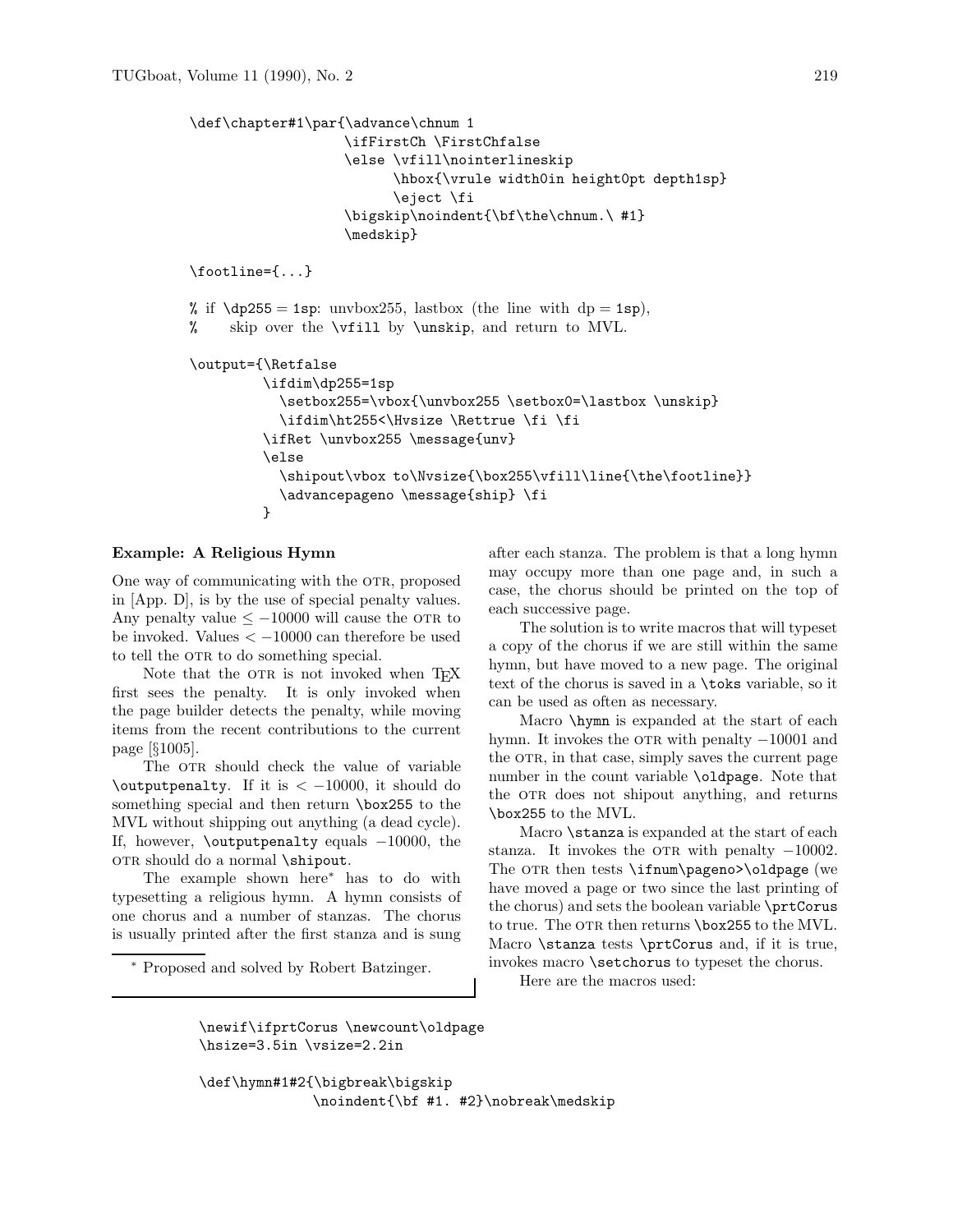```
\nobreak \penalty-10001}
\def\stanza#1\endstanza{\medbreak
                        \vbox{\noindent#1}\medskip\penalty-10002
                        \ifprtCorus \setchorus\fi }
\def\chorus#1\endchorus{\toks2={#1}\setchorus}
\def\setchorus{\medskip
               \moveright.5in\vbox{\noindent
                                    \hbox to 0pt{\hss\bf Chorus:\ }%
                                    \the\toks2\medskip}
               \global\prtCorusfalse }
\output={\ifnum\outputpenalty=-10001
           \global\oldpage=\pageno
           \global\prtCorusfalse
           \unvbox255
         \else \ifnum\outputpenalty=-10002
           \ifnum\pageno>\oldpage
             \global\prtCorustrue \global\oldpage=\pageno \fi
           \unvbox255
         \else
           \shipout\vbox{\box255\smallskip \line{\the\footline}}
           \advancepageno
         \{f_i \mid f_i\}
```
Note that this is just a demonstration of a principle. The macros presented here are simple and will not always work. One case where they fail is when a hymn starts at the end of a page, and the chorus is typeset on the following page. The chorus will, in such a case, be typeset twice on that page. There may be other problems, but the idea in this article is to keep the macros simple and easy to read.

**Exercise:** Generalize the above macros so that they do not typeset the chorus on an odd-numbered (right hand) page if it wastypeset on the preceding even-numbered (left hand) page. This way the choruswould be typeset only once on a pair of facing pages.

#### **Example: Line Numbering**

When writing a draft of a book, a thesis, or a report that should be reviewed by someone else, it is useful to number the lines on each page (see Figure 1). Thisway the reviewer can easily refer to, e.g., *line 48*, *page 84*. The numbers should be placed in the margin, so they can be suppressed in the final version without any changes in the layout of the document.



Figure 1

The method used here counts the number of lines of text by counting the boxes that make up the page. Macro \countlines below assumes that each box on the page is a line of text and should be numbered. Alternatively, if certain items on the page should not be numbered, they can be placed in vboxes, and \countlines revised to count only hboxes.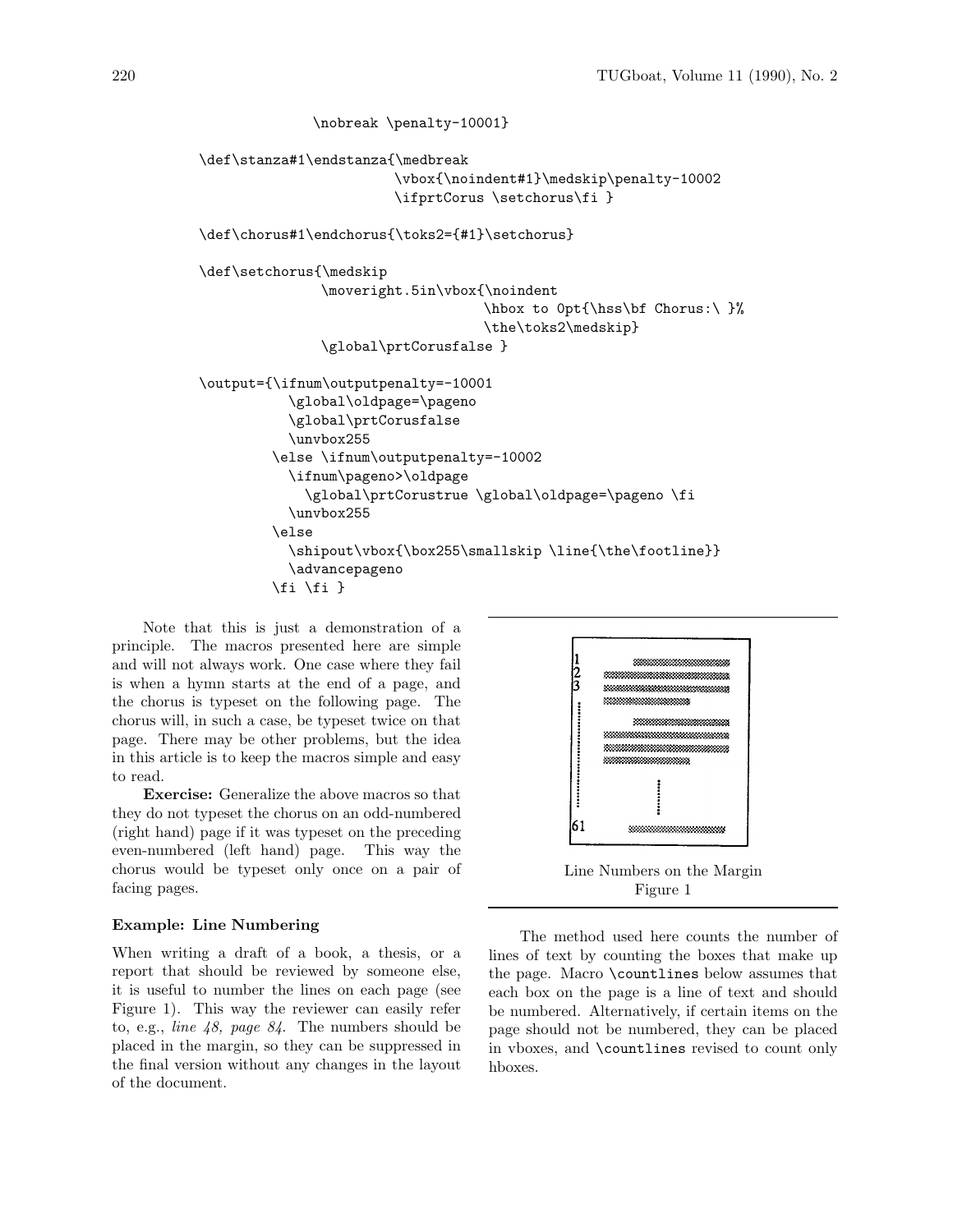```
\zeroToSp
\newif\ifAnyleft \newcount\lineCount
\def\countlines{%
  \global\lineCount=0
  \loop \Anyleftfalse
    \ifdim\lastskip=0pt \ifdim\lastkern=0pt \ifnum\lastpenalty=0
      \setbox0=\lastbox \ifvoid0
    \else \Anylefttrue \global\advance\lineCount by 1 \fi
    \else \Anylefttrue \unpenalty \fi
    \else \Anylefttrue \unkern \fi
    \else \Anylefttrue \unskip \fi
  \ifAnyleft \repeat}
```
Note that, in an \halign, each line becomes an \hbox and is, therefore, counted separately. Also note that a blank line preceding a display equation becomes an empty paragraph, and is therefore counted.

The OTR breaks up a copy of the page, removing the lines of text one by one. At the same time, a new box, \box1, is built, from the bottom up,

with the line numbers on the margin. For each line removed from the page, its height and depth are measured, and a line with the same size, containing the appropriate number, is added to the top of \box1. Each glue or kern removed from the bottom of the page is added to the top of **\box1**. At the end, the height and depth of \box1 are set to zero and it is typeset, superimposed on the original page.

```
\newcount\pen
\def\breakup{%
 \loop \Anyleftfalse
   \ifdim\lastskip=0pt \ifdim\lastkern=0pt \ifnum\lastpenalty=0
      \global\setbox0=\lastbox \ifvoid0 % end of breakup loop
    \else \Anylefttrue \appendline \fi
   \else \Anylefttrue \pen=\lastpenalty
          \global\setbox1=\vbox{\penalty\pen \unvbox1} \unpenalty \fi
   \else \Anylefttrue \dimen0=\lastkern
          \global\setbox1=\vbox{\kern\dimen0 \unvbox1} \unkern \fi
   \else \Anylefttrue \skip0=\lastskip
          \global\setbox1=\vbox{\vskip\skip0 \unvbox1} \unskip \fi
 \ifAnyleft \repeat}
\def\appendline{%
 \setbox2=\hbox{\vrule height\ht0 depth\dp0 width0pt \sevenrm\the\lineCount}
  \global\advance\lineCount-1
  \global\setbox1=\vbox{\box2 \unvbox1}}
\newbox\brk
\output={\global\lineCount=0
         \setbox\brk=\vbox{\unvcopy255 \countlines}
         \global\setbox1=\vbox{}
         \setbox\brk=\vbox{\unvcopy255 \breakup}
         \ifdim\ht\brk>0pt \message{Incomplete breakup} \fi
         \ht1=0pt \dp1=0pt
         \shipout\vbox{\moveleft20pt\box1 \box255}
         \advancepageno}
```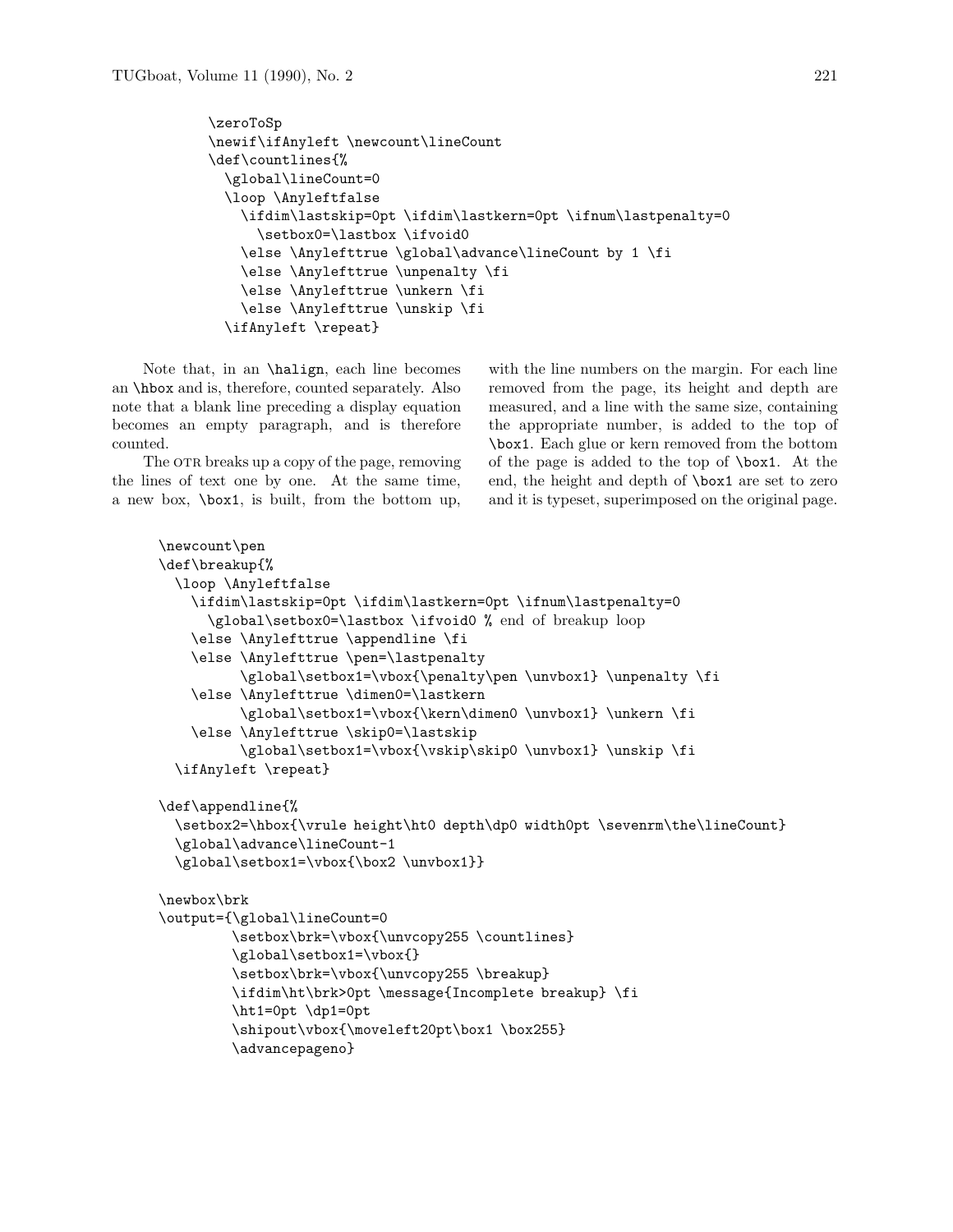This example illustrates both the power of the breakup technique, and its main problem. The problem is the flexible glues in  $\boxtimes 255$ . They are flexed, by the page builder [§668, §1017], to adjust \ht255 to \vsize. However, when \box255 is opened, for the breakup, the flexible glues return to their natural size.

A partial solution is to reduce, or even eliminate, the flexibility of those glues (mainly \parskip). This, however, handicaps the page builder in its most important task, namely, finding a good point to break a page.

**Exercise:** Implement an alternative approach to the line numbering problem. The new approach should build, in \box1, a duplicate of \box255 with the line numbers inserted on the left.

#### **Example: Special Footnote Numbering**

Another practical problem<sup>∗</sup> is to number the footnotes in a document by the line number on the page. This problem is solved here several times, using different approaches. Each approach illustrates

<sup>∗</sup> Proposed by Lothar Meyer-Lerbs.

different OTR techniques, and also involves certain difficulties.

The following quote, from the Chicago Manual of Style (see also [125]), is relevant. "Since it is impossible to foresee how [footnotes] will happen to come out in the make-up, it isimpracticable to number them from 1 up on each page. The best way is to number them consecutively throughout an article or by chapters in a book." The problem tackled here is much more complicated than the one proposed in the quote, and demonstrates the power of otrs in T<sub>F</sub>X.

#### **A Simple, Wrong Approach**

The first approach is simple and intuitive. Macro \Nfootnote uses a penalty of −10001 to invoke the or R prematurely. The macro is expanded from h-mode, and it has to place the penalty at the top level of  $\boxtimes$ 255, between lines of text. This is done with  $\varepsilon$  The OTR breaks up  $\coprod$   $\coprod$   $\cong$   $\Box$ counts the number of lines in the page so far. It then returns \box255 to the MVL. Macro \Nfootnote again takes over and typesets the footnote with the number calculated by the OTR.

The macros are very simple:

```
\def\Nfootnote#1{%
 \vadjust{\penalty-10001}%
 \footnote{$^{\the\lineCount}$}{#1}}
\zeroToSp
\newbox\brk \newif\ifAnyleft \newcount\lineCount
\def\breakup{%
 \global\lineCount=0
 \loop \Anyleftfalse
   \ifdim\lastskip=0pt \ifdim\lastkern=0pt \ifnum\lastpenalty=0
     \global\setbox0=\lastbox \ifvoid0
   \else \Anylefttrue \ifhbox0 \global\advance\lineCount1 \fi \fi
   \else \Anylefttrue \unpenalty \fi
   \else \Anylefttrue \unkern \fi
   \else \Anylefttrue \unskip \fi
 \ifAnyleft \repeat}
\output={\ifnum\outputpenalty=-10001
           \setbox\brk=\vbox{\unvcopy255 \breakup}
           \ifdim\ht\brk>0pt \message{Incomplete breakup} \fi
           \unvbox255
         \else \plainoutput \fi
         }
```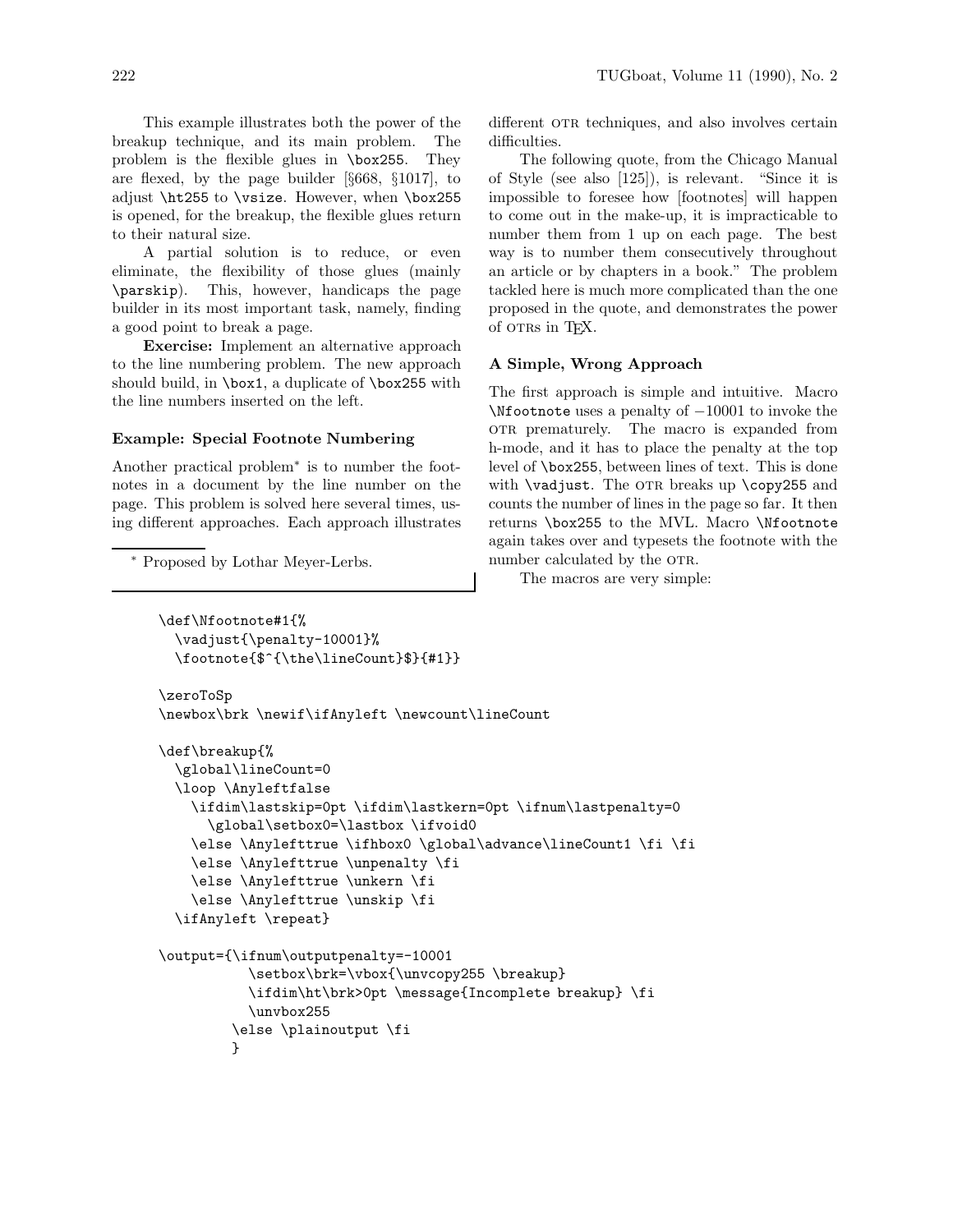but they don't work! The serious reader should, by now, know the reason. The \vadjust with the special penalty does not invoke the OTR *immediately*. Instead, the penalty is placed following the current line. Thus, in the second part of \Nfootnote, when

it expands \footnote, the OTR has not yet been invoked.

#### **A 2-pass Method**

The idea in the second approach is to modify the OTR so that it writes \the\lineCount on a file. This leads to a 2-pass job, shown below.

```
\newcount\lineCount \newbox\brk \newbox\sav \newcount\pass
```

```
\newread\aux \immediate\openin\aux=\jobname.lin
\ifeof\aux \immediate\openout\aux=\jobname.lin \pass=1 \message{pass 1}
\else \pass=2 \message{pass 2} \fi
\newif\ifAnyleft
\zeroToSp
\def\countlines{%
  \global\lineCount=0
  \loop \Anyleftfalse
    \ifdim\lastskip=0pt \ifdim\lastkern=0pt \ifnum\lastpenalty=0
      \global\setbox0=\lastbox \ifvoid0
    \else \Anylefttrue \global\advance\lineCount by1 \fi
    \else \Anylefttrue \unpenalty \fi
    \else \Anylefttrue \unkern \fi
    \else \Anylefttrue \unskip \fi
  \ifAnyleft \repeat}
\output={\ifnum\outputpenalty=-10001
           \ifnum\pass=1
             \setbox\brk=\vbox{\unvcopy255 \countlines}
             \ifdim\ht\brk>0pt \message{Incomplete breakup} \fi
             \immediate\write\aux{\the\lineCount} \fi
           \unvbox255 % return to MVL
         \else \plainoutput \fi
         }
% shipout with footnotes
\def\Nfootnote#1{%
```

```
\ifnum\pass=1 \vadjust{\penalty-10001}\footnote*{#1}%
\else \read\aux to\tmp \footnote{$^{\tmp}$}{#1}\fi}
```
In the first pass, macro **\Nfootnote** creates the special penalty and also expands \footnote\*{...} to typeset the footnote, so it takes the right amount of space on the page. In the second pass, the macro reads the correct number off the file, and invokes \footnote with that number. Thisisstill simple and usually works.

It may fail, however, in cases where a footnote appears close to the bottom of the page. Imagine a footnote on line 60 of page 4. Because of the \penalty-10001 following thisline, TEX will invoke the OTR with a 60-line page. The OTR will  $(1)$  write the line count, 60, on the file;  $(2)$  return  $\boxtimes 255$ (with the 60 lines) to the current page, removing the special penalty. Since the current page is now large, TEX immediately starts looking for a good page break. It may decide, since the special penalty isn't there any more, to break the page after line 59. Line 60 thus becomes line 1 of the next page, but the number 60 has already been written on the file.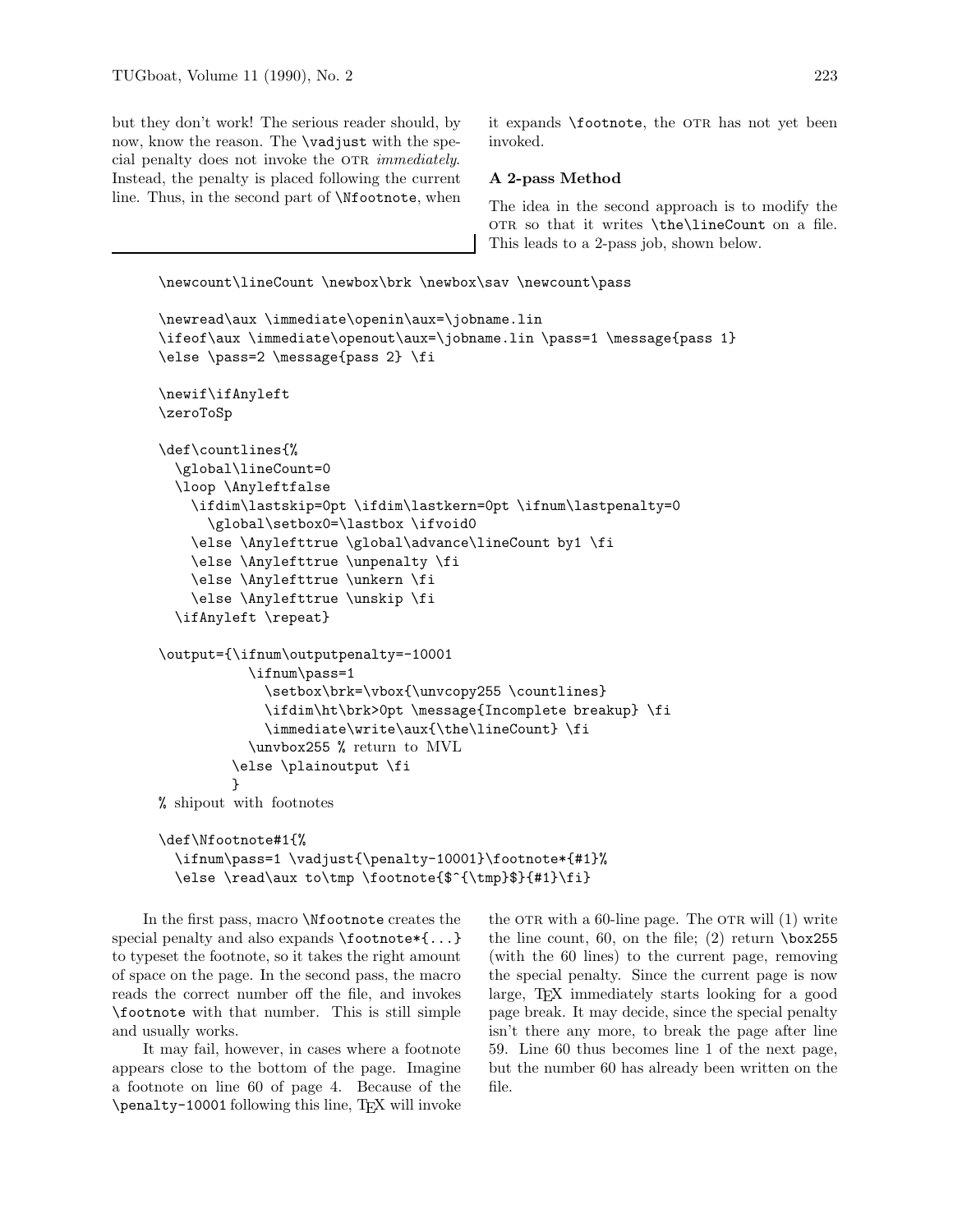## **Another 2-pass Solution**

The third approach is similar except that, instead of being written on a file, the line numbers are saved—by the OTR—in memory. This makes sense since there usually aren't many footnotes on any single page. In the second pass, macro \Nfootnote uses this information to expand **\footnote** with the correct line numbers. This approach suffers from the same problem as the previous one, but it is shown here because it illustrates how to save the line numbers, each as an \hbox, in a large \vbox. Extracting them later iseasily done with a \lastbox.

Note that the 2-pass structure is different from the previous one. Previously, each pass was a separate T<sub>F</sub>X job, and the line numbers were saved on a file between the jobs. In the present method, however, the line numbers are saved in a box  $(\s$ av), which is stored in memory and thus disappears at the end of the job. The two passes must, therefore, be done in the same job. This is faster but requires the source text to be \input from a separate file.

```
\newcount\lineCount \newbox\brk \newbox\sav \newif\ifAnyleft
\zeroToSp
\def\breakup{%
  \global\lineCount=0
  \loop \Anyleftfalse
    \ifdim\lastskip=0pt \ifdim\lastkern=0pt \ifnum\lastpenalty=0
      \global\setbox0=\lastbox \ifvoid0
    \else \Anylefttrue \ifhbox0 \global\advance\lineCount1 \fi \fi
    \else \Anylefttrue \unpenalty \fi
    \else \Anylefttrue \unkern \fi
    \else \Anylefttrue \unskip \fi
  \ifAnyleft \repeat}
% pass 1
\output={\ifnum\outputpenalty=-10001
           \setbox\brk=\vbox{\unvcopy255 \breakup}
           \ifdim\ht\brk>0pt \message{Incomplete breakup} \fi
           \global\setbox\sav=\vbox{\hbox{\sevenrm\the\lineCount}\unvbox\sav}
           \unvbox255
         \else \plainoutput \fi
         \mathbf{r}% The above line should later be changed to:
% \setbox0=\box255 \deadcycles=0,
% since we don't really want to shipout pages in pass 1.
\def\Nfootnote#1{%
  \vadjust{\penalty-10001}%
  \footnote*{#1}}
\input source \vfill\eject \pageno=1
% pass 2
\output={\ifnum\outputpenalty=-10001
           \unvbox255
         \else \plainoutput \fi
         }
\def\Nfootnote#1{%
  \setbox\sav=\vbox{\unvbox\sav \global\setbox0=\lastbox}%
```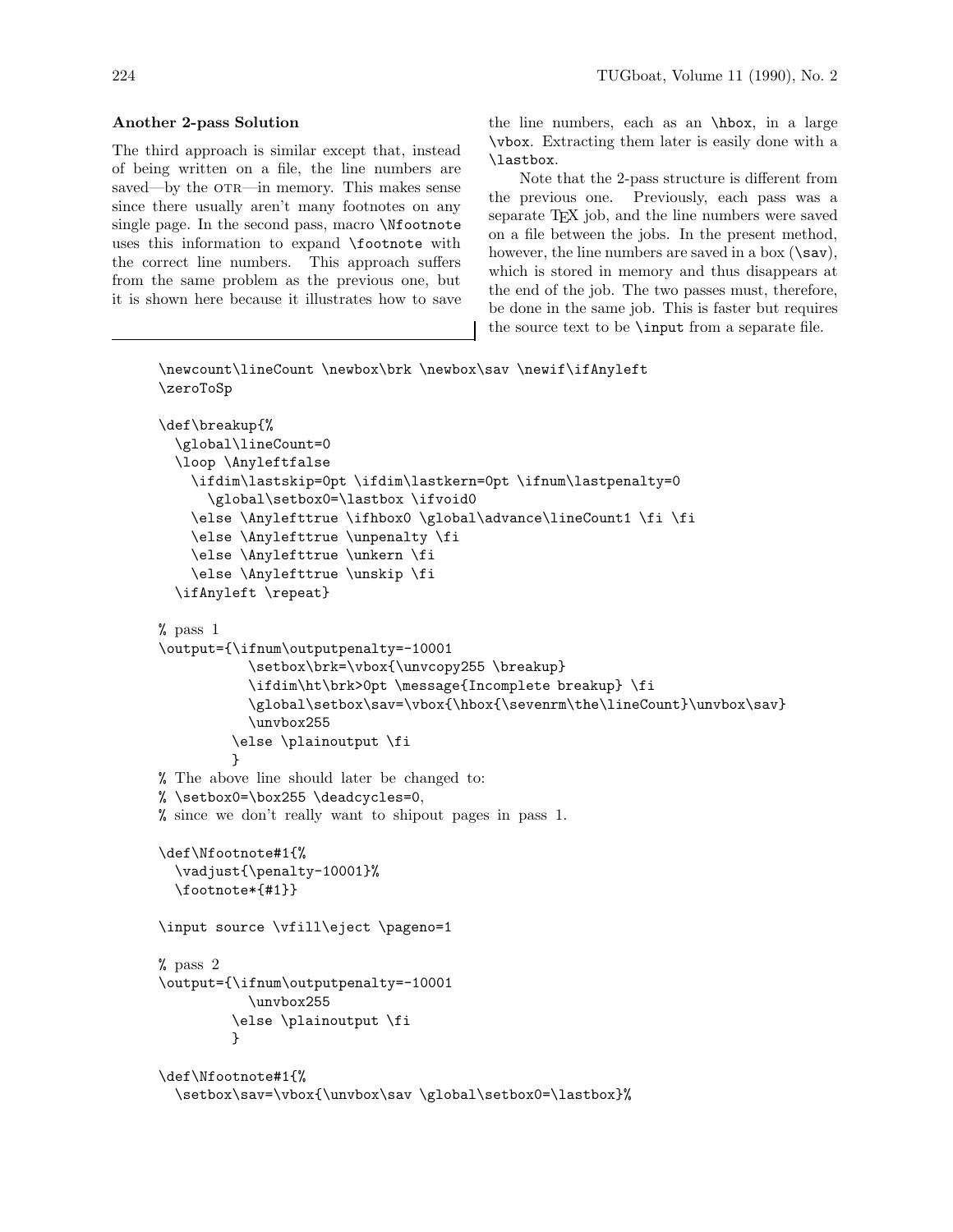\footnote{\raise4pt\copy0}{#1}}

\input source

#### **A Complex, 3-pass Approach**

Approach 4: A three-pass job. The first pass determines the line numbers (throughout the document) of lines with footnotes. Those numbers are saved in a \vbox called \Asav. The second pass counts the number of lines on each page. Those numbers are also saved, in another box, **\Bsav**. The third pass uses the numbers from the two boxes to determine the correct line numbers and to typeset the footnotes. This is complex and, perhaps, can be done in a simpler way. Nevertheless, it has the advantage of demonstrating several useful OTR techniques.

Before describing the 3 passes in detail, here is a simple numeric example: Let's assume that we have three pages, with 50, 30 and 40 lines respectively. There are footnotes on lines 3, 15, 15 and 44 of the first page, and lines, 25 and 34 of the third page. Pass 1 will save the numbers 3, 15, 15, 44, 105 and 114 in \Asav (note that 15 occurs twice). In pass 2, the line counts  $50, 30$ and 40, of the 3 pages are saved in  $\$  Bsav. Pass 3 starts by extracting the 50 from **\Bsav**. The first 4 times macro \Nfootnote is expanded, it extracts the numbers 3, 15, 15 and 44 from  $\text{Assav. Those}}$  numbers are  $\leq 50$ , so they are used for numbering the first 4 footnotes. The fifth expansion extracts 105 from  $\text{Assav.}$  This is  $> 50$ , so the next number, 30, is extracted from **\Bsav** and added to the 50. The current footnote number,  $105$ , is still  $> 80$ , so the next number, 40, is extracted from  $\$ Sav and added to the 80. The current footnote number, 105, is now  $\leq 120$ , so 80 is subtracted and the result, 25, is used. The last number is 114, again  $\leq 120$ , so again 80 is subtracted, yielding 34.

The steps in each pass are:

Pass 1. Macro *\Nfootnote computes a running* number for each footnote, and creates a **\mark** with that number. The footnote itself is not typeset, but \Nfootnote typesets an asterisk to occupy space on the line, approximately equal to that taken by the final footnote number. \vsize is set to a small value, so the OTR receives a  $\boxtimes 255$  with just one line [400], which makesit easy to number the lines throughout the document. Each time the OTR is invoked, it checks \firstmark, \botmark and compares them to \topmark. This way it knows if there are any footnotes on the line. If there are any, the line number is saved in box  $\lambda$ sav, once for each footnote on the line.

```
1. \newcount\temp \newcount\footno \newcount\lineno \newbox\Asav
2.
3. \def\Nfootnote#1{\advance\footno 1 \mark{\the\footno}*} % typeset an *
4.
5. \output={\global\advance\lineno 1
6. \temp=\botmark
7. \advance\temp -\firstmark8. \advance\temp 1
9. \ifnum\firstmark\botmark \ifnum\topmark\firstmark \temp=0 \fi \fi
10. % \temp is now the number of footnotes on the current page (one line)
11. \ifnum\temp>0
12. \loop
13. \global\setbox\Asav=\vbox{\vskip\lineno sp \null\unvbox\Asav}
14. \advance\temp-1
15. \ifnum\temp>0 \repeat
16. \fi
17. \setbox0=\box255 % get rid of
18. \deadcycles=0
19.    }
20.
21. % *** Executable commands***
22. \message{Pass 1;} \vsize=10pt % small value
```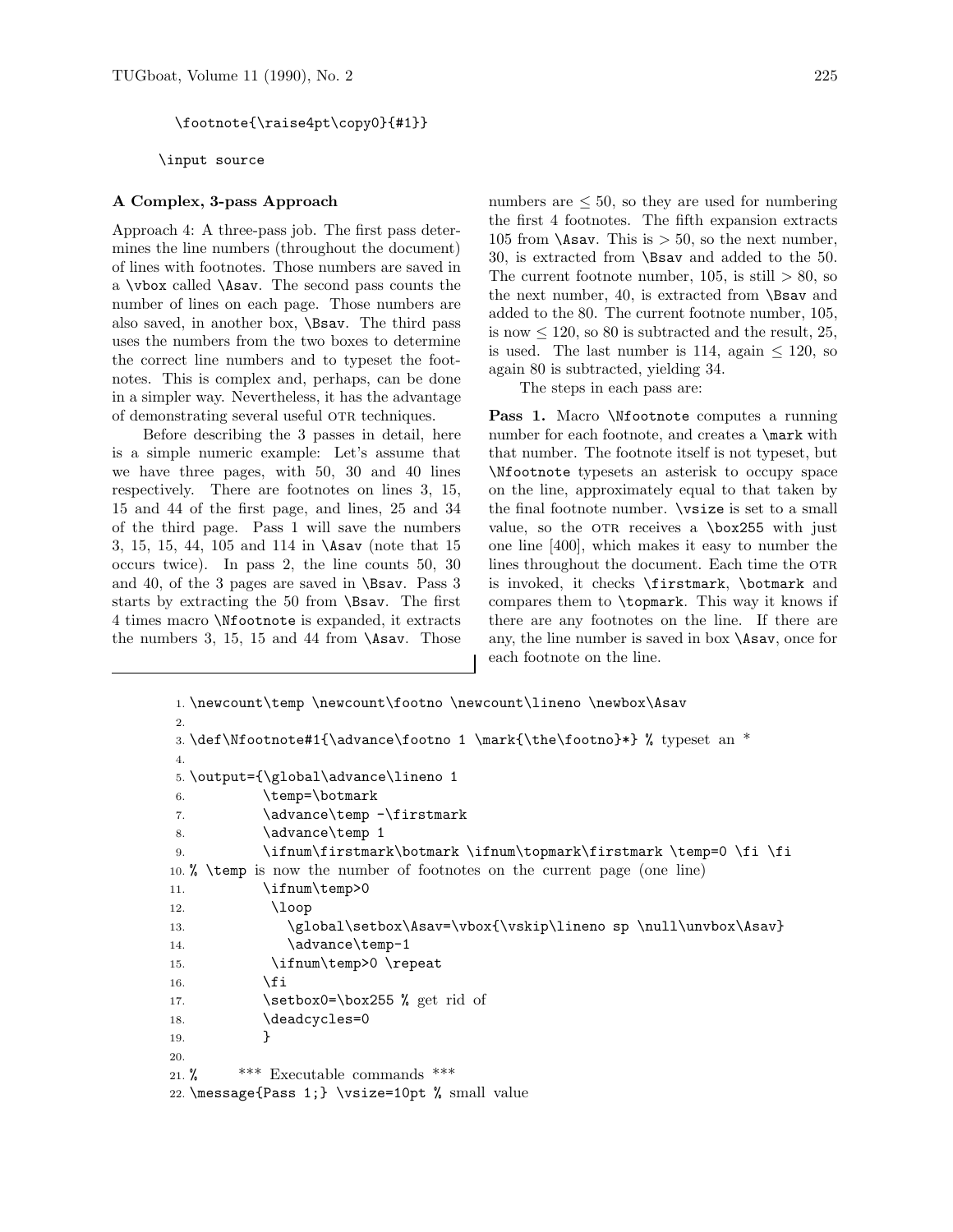23. \footno=0 \lineno=0 \setbox\Asav=\vbox{} 24. \input source \eject

Lines 1–19 are macro definitions, and declarations of variables. Lines  $22-24$  are the actual commands executed in pass 1.

\vsize is set, on line 22, to the small value 10pt. The page in \box255 will, as a result, consist of just one line of text.

The OTR calculates  $\temp$ , on lines 6–8, as  $\bot$ mark –  $\ti$ rstmark + 1.  $\tenp$  is now the number of footnotes on the current page (which consists of just one line of text). However, if  $\bot$ mark =  $\ti$ rstmark =  $\top$ xtopmark, there are no footnotes on the current line, and **\temp** is set, on line 9, to 0.

If  $\text{temp} \neq 0$ , the loop, on lines 12–15, saves variable **\lineno** on top of **\box\Asav** as glue (in units of sp).

Pass 2. Macro *Nfootnote* typesets each footnote with an asterisk. No marks are used.  $\forall$ rsize is set to its normal value, and the OTR breaks up a copy of each page, counts the number of lines, and saves that number, as the top glue item, in box  $\$ Bsav.

```
1. \newif\ifAnyleft \newbox\Bsav \newbox\brk
2.
3. \def\Nfootnote#1{\footnote*{#1}}
4. % typeset the footnote so it occupies the right space on the page
5.
6. \def\countlines{%
7. \global\lineno=0
8. \loop \Anyleftfalse
9. \ifdim\lastskip=0pt \ifdim\lastkern=0pt \ifnum\lastpenalty=0
10. \global\setbox0=\lastbox \ifvoid0
11. \else \Anylefttrue
12. \ifhbox0 \global\advance\lineno1 \fi \fi % count \hboxes on the page
13. \else \Anylefttrue \unpenalty \fi
14. \else \Anylefttrue \unkern \fi
15. \else \Anylefttrue \unskip \fi
16. \ifAnyleft \repeat}
17.
18. \output={\setbox\brk=\vbox{\unvcopy255 \countlines}
19. \ifdim\ht\brk>0pt \message{Incomplete breakup}
20. \showboxbreadth=1000 \showbox\br>k.21. \global\setbox\Bsav=\vbox{\vskip\lineno sp \null\unvbox\Bsav}
22. \Delta \plainoutput
23. }
24.
25. \frac{1}{2} *** Executable commands ***
26. \zeroToSp
27. \message{Pass 2;} \setbox\Bsav=\vbox{}
28. \vsize=2in % or any desired value
29. \input source \vfill\eject \pageno=1
```
This is a simple pass. It is again divided into declarations and macro definitions (on lines  $1-23$ ), and executable commands (on lines  $27-29$ ).

Note the **\plainoutput** on line 22. This causes pages to be shipped out in pass 2, in addition to the final pages created by pass 3. We end up with two sets of pages that should be identical, except

for the footnote numbers. Because of the problem mentioned later, the pages may not be identical, and it is therefore important to compare the two sets before they are printed. When the results are finally printed, the pages created by pass 2 should, of course, be suppressed.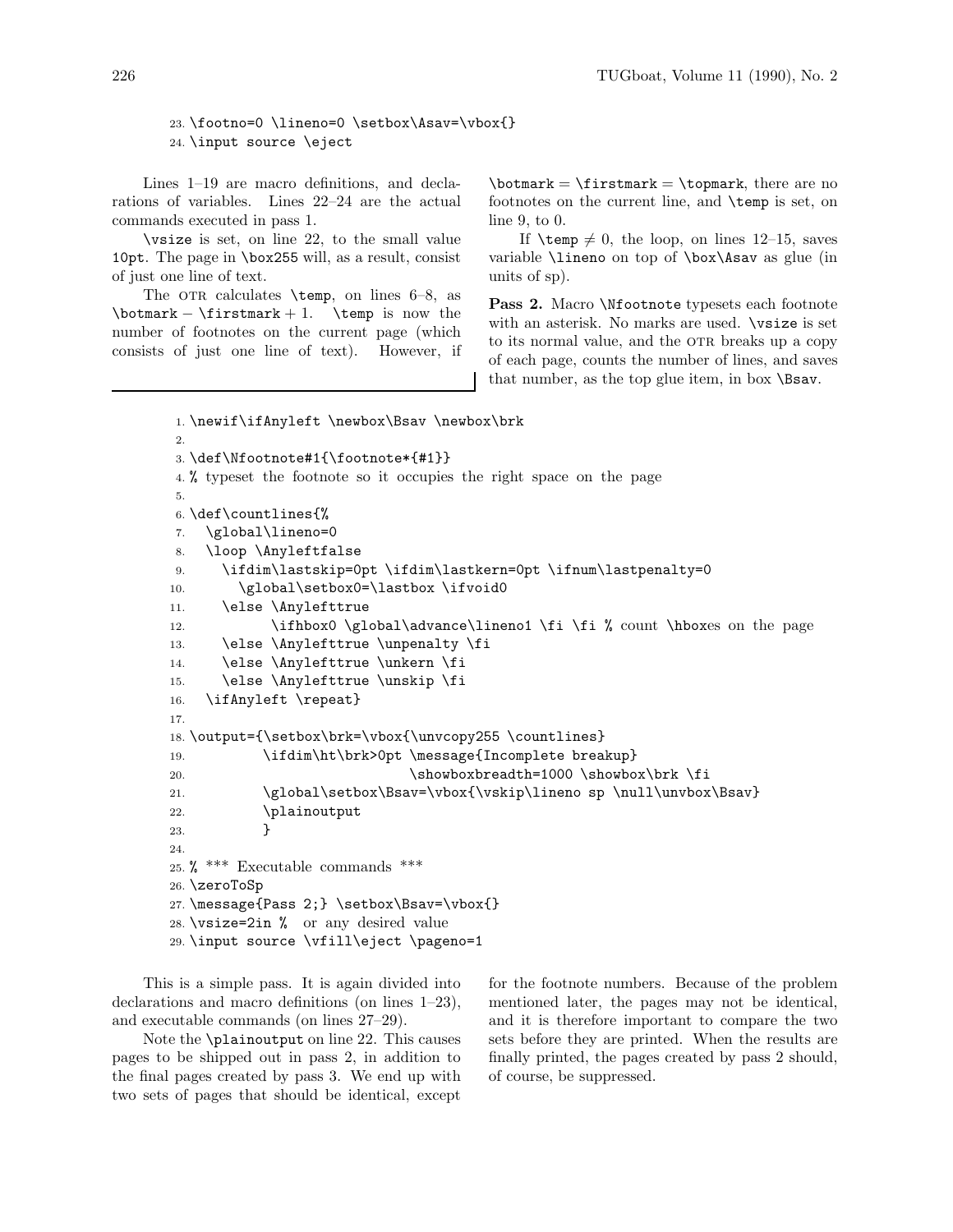Pass 3. Count variable *\lineshiped* is set to zero. Count variable \totalines is set to the first value of  $\$ Sav (50 in our example).  $\$ remains at its normal value. The OTR ships out pages in the normal way. Each time \Nfootnote is invoked it  $(1)$  extracts the next item from  $\text{hasav}$ 

into \lineno; (2) if \lineno  $\lt$  \totalines, the footnote is created with \lineno – \lineshiped;  $(3)$  otherwise, **\lineshiped** is set to **\totalines** and the next number is extracted from **\Bsav** and added to  $\theta$ . Step  $(2)$  is repeated.

```
1. \newcount\totalines \newcount\lineshiped
2.
3. \def\compare{%
4. \ifnum\lineno>\totalines
5. \global\lineshiped=\totalines
6. \global\setbox\Bsav=
7. \vbox{\unvbox\Bsav \setbox0=\lastbox \global\temp=\lastskip \unskip}%
8. \global\advance\totalines by \temp
9. \expandafter\compare % expand recursively for each page w/o footnotes
10. \{f_i\}11.
12. \def\Nfootnote#1{%
13. \setbox\Asav=
14. \vbox{\unvbox\Asav \setbox0=\lastbox \global\lineno=\lastskip \unskip}%
15. % extract bottom glue into \lineno
16. \compare
17. \advance\lineno -\lineshiped
18. \footnote{$^\the\lineno$}{#1}}
19.
20. \output={\plainoutput}
21.
22. % *** Executable commands ***
23. \message{Pass 3;} \lineshiped=0
24. \setbox\Bsav=
25. \vbox{\unvbox\Bsav \setbox0=\lastbox \global\totalines=\lastskip \unskip}
26. \input source
27. \bye
```
Macro  $\text{compare}, \text{lines } 3-10, \text{ expands itself}$ recursively to implement the (pseudo-code) loop

```
while \lineno>\totalines
 \lineshiped:=\totalines
 extract \temp from \Bsav
  \totalines:=\totalines+\temp
end while;
```
The  $\epsilon$  are  $\theta$  makes sure that the  $\setminus$ **fi**, on line 10, is gobbled up by T<sub>E</sub>X before \compare is recursively expanded. Without the \expandafter, the \fi would be saved in a stack and popped out at the end of the recursion. In case of a deep recursion, that could overflow the stack.

The macros are deliberately kept simple and readable and, as a result, are not completely general, and don't work in all cases. One such case is where there are no footnotes on the first page; there may be other cases. However, in general, this *approach* seems to work, and seems to have just one, small problem. Passes 1 and 2 typeset an asterisk '∗', in the body of the text, where each footnote should be. This is done to occupy space on the line, space that, in pass 3, is taken by the footnote number. Passes 1 and 2 thus end up with the same line breaks *but pass 3 may not.* The problem is that footnote numbers, in our case, are one or two digits, and thus may be slightly wider or narrower than the '∗'. This may, in rare cases, cause different line breaks in pass 3, leading to wrong footnote numbers.

**Exercise:** Why is it true that footnote numbers, in our case, can be one or two digits, but not three?

**Saving Numbers in a vbox.** An interesting point is that our line numbers are saved as *glue* in a \vbox. Thisisdone by \vskip\lineno sp \null. The sp is necessary since, otherwise, the value of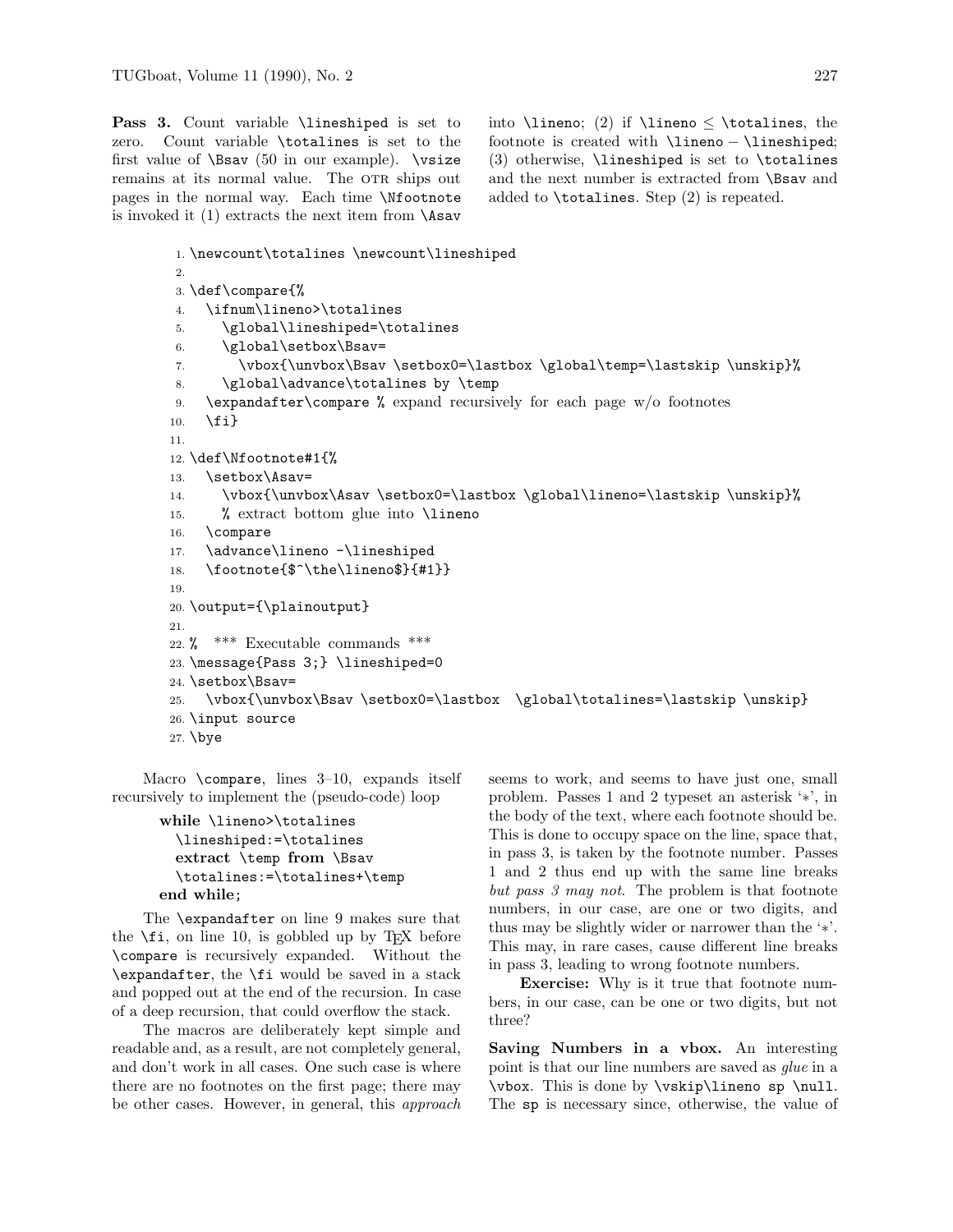\lineno would be converted to scaled points. The \null isan empty \hbox to separate the individual pieces of glue in the large  $\nabla$  vbox. This technique can only be used if the total number of footnotes in the document is not too large. For a large number of footnotes, there may not be enough room in memory for our boxes, and a file should be used (in our case, two files).

The actual saving of the count variable  $\lambda$ lineno in box  $\lambda$ sav is done by:

### \global\setbox\Asav=

\vbox{\vskip\lineno sp \null\unvbox\Asav}

Extracting the bottom glue item from \Asav is done by:

\setbox\Asav=

\vbox{\unvbox\Asav \setbox0=\lastbox \global\lineno=\lastskip \unskip}

#### **Example: Tables Broken Across Pages**

Another practical problem∗: In a document with a lot of tables, many times a table is split over two pages. In such a case, the OTR should typeset "Continued..." at the bottom of the page.

Two approaches are shown, one using marks and the other, special boxes, to communicate with the OTR.

The first approach: A \mark{Continued...} is inserted at the start of each \halign (following the preamble), and a \mark{} is inserted just before the end of the table.

The output routine simply typesets **\botmark** at the bottom of the page, using the right font. The following macros are used:

```
\output={\shipout\vbox{\box255
```

```
\smallskip\line{\sevenrm\hfil\botmark}
 \smallskip\line{\the\footline}}
 \advancepageno}
\def\beginCont{\mark{Continued...}}
\def\endCont{\mark{}}
```
and a typical table looks like:

```
\halign{...preamble...\cr \beginCont
...1st line...\cr
...
```

```
...last line...\endCont\cr}
```
Note that the first mark becomes part of the first table entry (column 1 row 1). The last mark,

<sup>∗</sup> Proposed by Mary McClure.

similarly, becomes part of the last table entry (last column bottom row). This means that, sometimes, the mark may be locked inside an internal box. For instance, if the preamble says \$#\$, then the mark will be buried in the math box. Generally this creates no problem but, if the mark is buried too deeply in \box255, it may not be discovered [259] during \shipout.

A partial remedy is to use \noalign{\beginCont} or \noalign{\endCont}, depending on which mark is missing during \shipout. This way, the mark precedes (or follows) the entire table. The table, in such a case, should end up with ...*last line*...\cr\endCont}. These constructs should be used only in an emergency, since they also may fail. A typical example is a table that starts at the top of a page. Its \mark{Continued...} may, in such a case, be the last thing in the preceding page.

An interesting feature of this method is the even page height. Each page shipped out contains a line with the **\botmark**, and this line occupies the same amount of space on the page, regardless of the size of the mark. Thus if the line preceding the mark hasa depth of 1.94444pt, and the mark contains the text Continued..., (which has a height of 4.78334pt), the \baselineskip glue is set at 5.27222pt. This separates the baselines by  $1.94444 + 5.27222 + 4.78334 = 12$ pt. However, if the mark is empty, and the line preceding it has a depth of 0.8333pt, the \baselineskip glue right above the mark isset at 11.1667pt, again separating the baselines by  $0.8333 + 11.1667 + 0 = 12$ pt.

#### **Communication by Special** \vbox**es**

The second approach uses a \vbox with a special depth to communicate with the OTR. This looks promising, especially since the **\vboxes** on both sides of a table can be attached to it by means of a \nobreak (which is essentially a \penalty10000). The implementation is similar to the preceding case.

```
\def\beginCont{\noalign{\vbox{
```
\hrule width0pt height0pt depth1sp} \nobreak}}

```
\def\endCont{\noalign{\nobreak\vbox{
\hrule width0pt height0pt depth2sp}}}
```
Note that the \nobreak in \beginCont *follows* the special \vbox, while that in \endCont *precedes* it.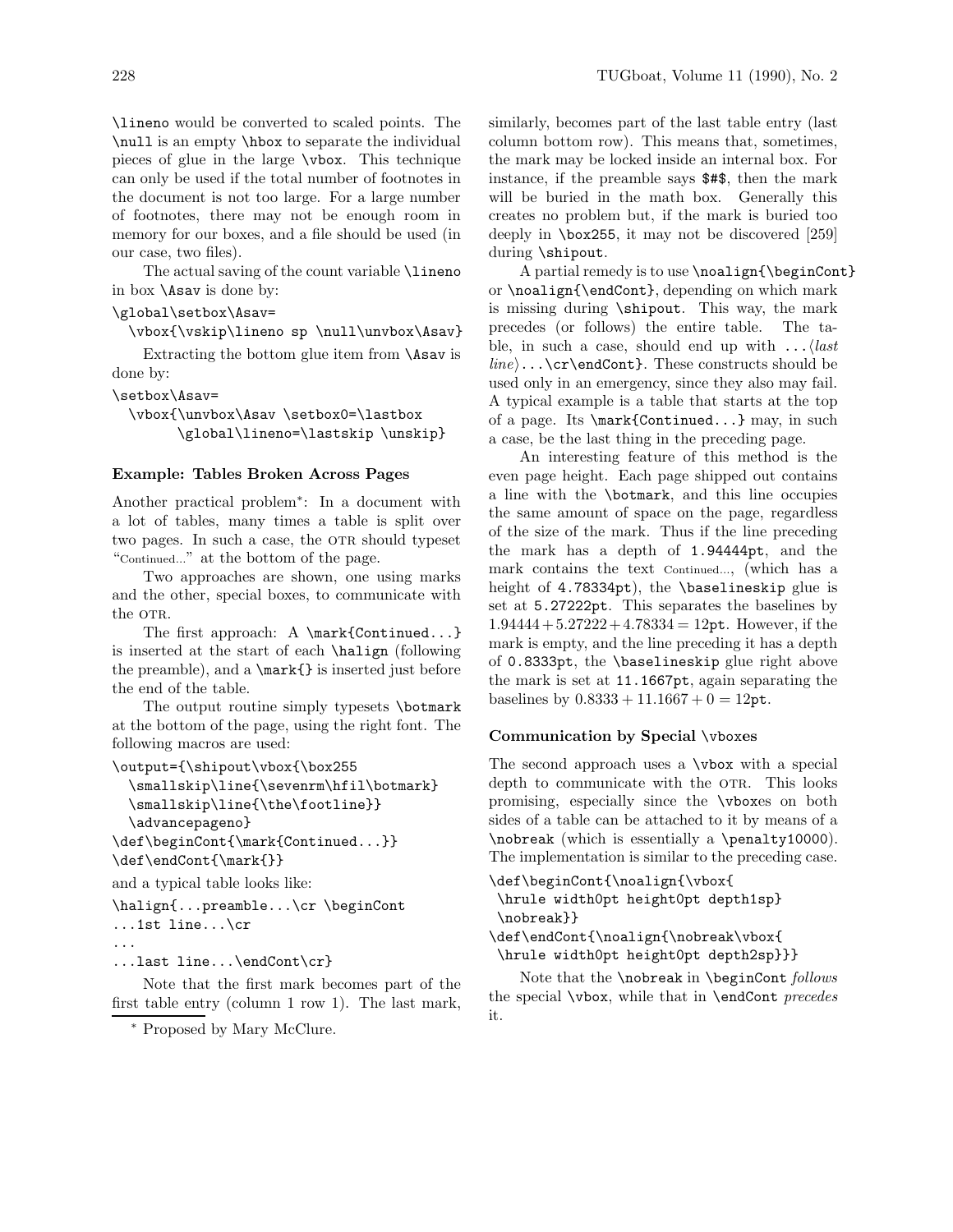```
\zeroToSp
\newif\ifAnyleft
\def\breakup{%
 \loop \Anyleftfalse
   \ifdim\lastskip=0pt \ifdim\lastkern=0pt \ifnum\lastpenalty=0
     \setbox0=\lastbox \ifvoid0
   \else \Anylefttrue
        \ifvbox0
          \ifdim\dp0=1sp \Anyleftfalse \global\toks0={Continued...}
         \else\ifdim\dp0=2sp \Anyleftfalse \global\toks0={}\fi \fi
        \fi \fi
   \else\Anylefttrue \unpenalty \fi
   \else \Anylefttrue \unkern \fi
   \else \Anylefttrue \unskip \fi
 \ifAnyleft \repeat}
\newbox\brk
\output={\setbox\brk=\vbox{\unvcopy255 \breakup}
         \ifdim\ht\brk>0pt \message{Incomplete breakup} \fi
         \shipout\vbox{\box255\smallskip
                       \line{\sevenrm\hfil\the\toks0}
                       \smallskip\line{\the\footline}}
         \advancepageno
         }
```
This works! Note, however, that macro \breakup stops when it finds the first special \vbox. In such a case, there is no point in finishing the break up of \box255. This method therefore generates many "Incomplete breakup" messages, and the user should make sure that the text and the tables should not contain any of the things that normally stop the breakup.

**Exercise:** A variation of the same problem. Each table is preceded by a header. If the table is broken across pages, the header should be typeset at the top of the second page.

**Exercise:** Add a parameter to macro \begin-Cont above. The macro should now create a \vbox whose depth is the value of the parameter, in scaled points. Modify macro \breakup such that it will save different messages in \toks0 depending on the depth of the special boxes found.

#### **Example: Verse Numbers in the Left Margin**

The problem<sup>∗</sup>: In the Bible, each chapter is divided into verses. If a verse starts on a certain line, we want the verse number typeset on the left margin of the line. Also, if two or more verses start on the

<sup>∗</sup> Proposed by Robert Batzinger.

same line, a range of verse numbers, such as 23–24 should be typeset on the left margin.

Solution: Each verse starts with an expansion of macro **\verse**. The macro computes the verse number and typesets it in the body of the text. In addition, it uses a \vadjust to generate a special \vbox and to attach it, with a \penalty10000, right below the line of text in \box255. The special box hasa height and width of zero, and a depth equal to the verse number in scaled points. A line of text can thus be followed by any number of such boxes, and no page break can occur in that area. The verse numbers are stored in the \count variables \fVerse (final verse) and \sVerse (start verse).

The OTR expands macro \breakup, which breaksup \box255 and transfers its components to \box1. On identifying a special \vbox, macro \breakup expands \verseline which (1) converts the depth of the special box into a count; (2) checks for another special box and converts its depth into another count;  $(3)$  removes the line of text above the special boxes, attaches the verse number(s) (via \Label) as an \llap, and adds the result to \box1.

After the breakup is complete, the OTR ships out \box1.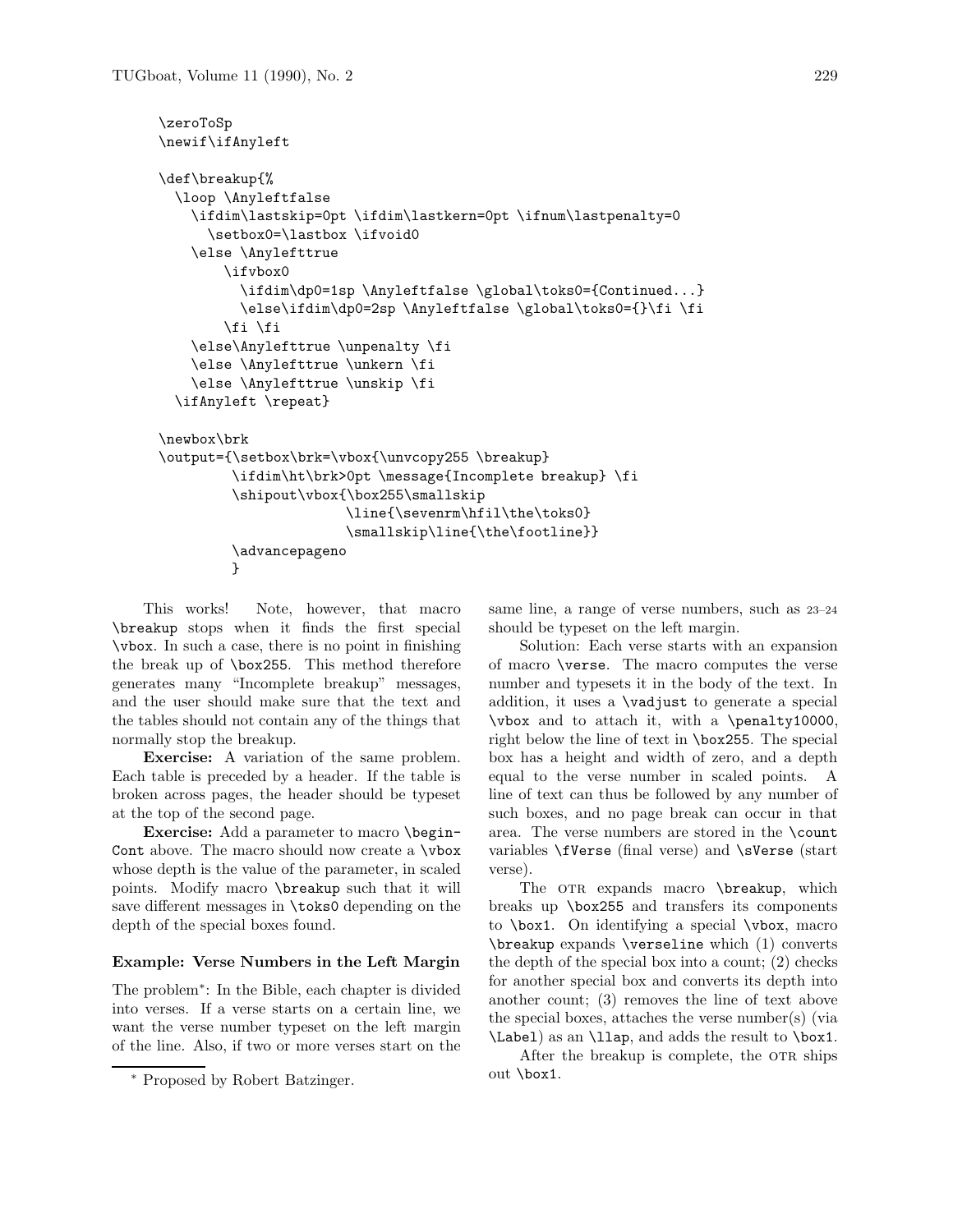```
\newcount\sVerse \newcount\fVerse \newif\iftwo
\def\verseline{%
  \fVerse=\dp0 \unpenalty
  \global\setbox0=\lastbox
  \ifvoid0 \message{error1;}\fi
  \twofalse
  \ifvbox0 \ifdim\dp0<500sp \ifdim\dp0>0sp \twotrue \fi \fi \fi
  \iftwo
    \sVerse=\dp0 \unpenalty
    \def\Label{\hbox to.4in{\hfil\the\sVerse--\the\fVerse\hfil}}
    \global\setbox0=\lastbox
    \ifvoid0 \message{error2;}\fi
  \else\def\Label{\hbox to.4in{\hfil\the\fVerse\hfil}}\fi
  \global\setbox1=\vbox{\line{\llap{\sevenrm\Label\kern6pt}\box0}\unvbox1}
  }
\newif\ifAnyleft \newcount\pen \newif\ifverseBox
\def\breakup{%
  \loop \Anyleftfalse
    \ifdim\lastskip=0pt \ifdim\lastkern=0pt \ifnum\lastpenalty=0
      \global\setbox0=\lastbox \ifvoid0 % end of breakup loop
    \else \Anylefttrue \verseBoxfalse
      \ifvbox0 \ifdim\dp0<500sp \ifdim\dp0>0sp \verseline \verseBoxtrue \fi\fi\fi
      \ifverseBox \else \global\setbox1=\vbox{\box0\unvbox1}\fi \fi
    \else \Anylefttrue \pen=\lastpenalty
          \global\setbox1=\vbox{\penalty\pen\unvbox1} \unpenalty \fi
    \else \Anylefttrue \dimen0=\lastkern
          \global\setbox1=\vbox{\kern\dimen0\unvbox1} \unkern \fi
    \else \Anylefttrue \skip0=\lastskip
          \global\setbox1=\vbox{\vskip\skip0\unvbox1} \unskip \fi
  \ifAnyleft \repeat}
\newbox\brk
\output={\setbox\brk=\vbox{\unvbox255 \breakup}
         \ifdim\ht\brk>0pt \message{Incomplete breakup} \fi
         \setbox1=\vbox to\vsize{\unvbox1}
         \shipout\box1 \advancepageno}
\newcount\versno \versno=0
\def\verse{%
  \advance\versno by 1
  \hskip1em{\bf\the\versno: }\nobreak
  \vadjust{\nobreak\vbox{\hrule width0pt height0pt depth\the\versno sp}}}
\zeroToSp
\input source
\bye
```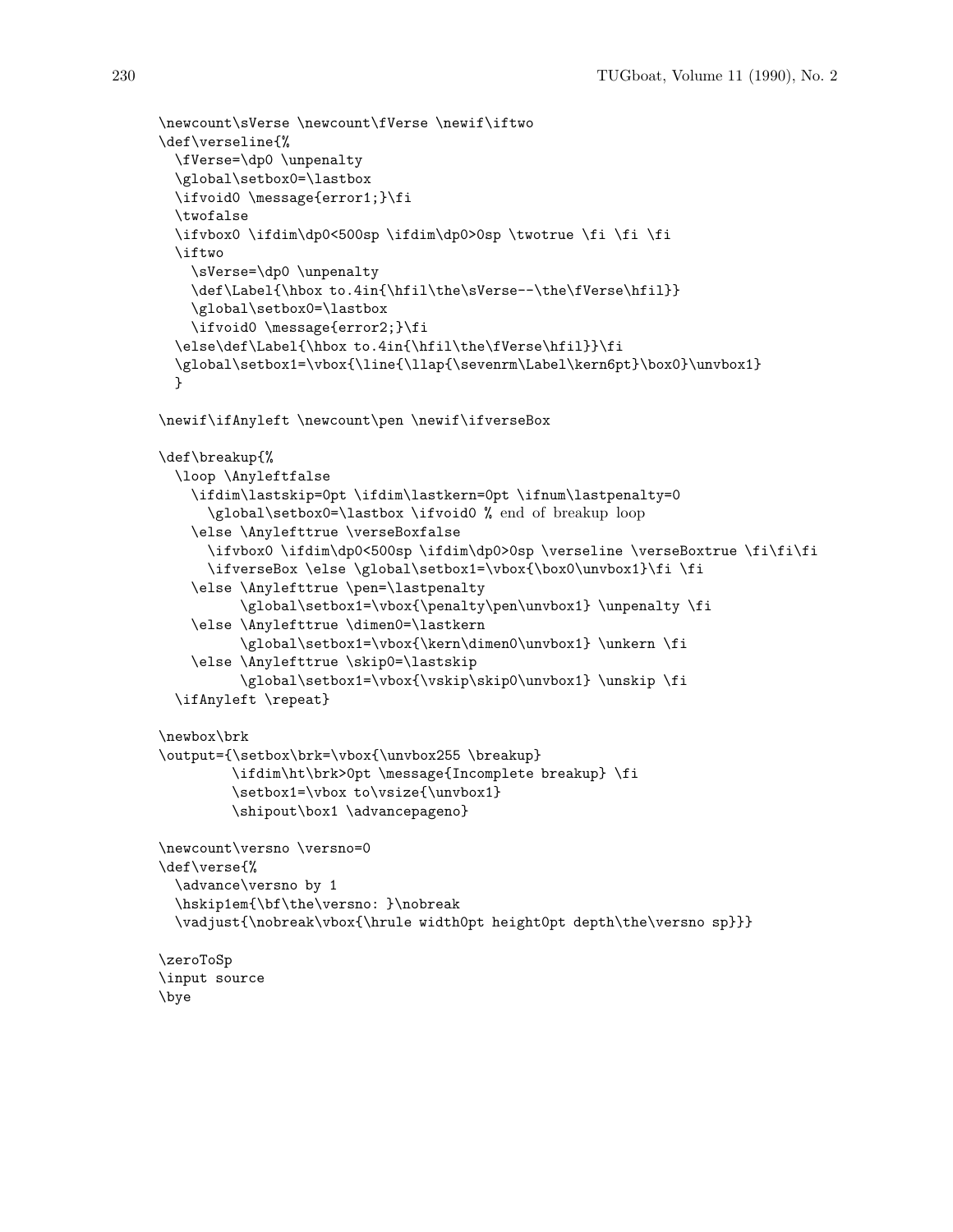## **Problems With This Approach**

**1.** To keep our macros simple, they are limited to at most two verses per line. However, it is easy to generalize \verseline to handle up to 3 verses. It is also possible, although probably not necessary, to generalize it to handle any number of verses per line.

**Exercise:** Disregarding the statement above, generalize \verseline to handle any number of verses per line. This requires recursive calls to identify and remove any number of consecutive special **\vboxes** below a text line.

**2.** The verse numbers are typeset on the left margin, centered in an \hbox to .4in. This is wide enough for 3-digit verse numbers. For larger numbers, it may be necessary to enlarge that box. If no centering is required, then it is enough to say \def\Label{\the\sVerse--\the\fVerse}.

**3.** The verse numbers always start from 1. It is possible to let the user specify a start number by:

\message{enter start verse number:} \read16to\ent \versno=\ent

instead of \versno=0.

**4.** The macros recognize a special box if its depth is positive and is less than  $500$ sp. In case of many verses, the 500 should be changed to a larger value. The following quote (from [400]) is reassuring: "A distance of 1000sp is invisible to the naked eye."

# **Example: Verse Numbers, An Alternative Method**

Here is an alternative method that does not transfer components from  $\boxtimes 255$  to  $\boxtimes 1$ . It breaks up a copy of \box255 and, each time a special box (or several consecutive special boxes) is discovered, the macro measures the height of the remaining copy, and uses the height to build, in \box1, the range of verse numbers in the margin. When the breakup is completed,  $\text{box1 looks}$ like a skeleton with just the verse number ranges. The OTR then superimposes the two boxes by: \shipout\hbox{\llap{\box1}\box255}. (A similar method is used on  $[391-392]$ .

Here are the steps in detail:

```
\newcount\versno \versno=0
\def\verse{\advance\versno by 1
  \hskip1em{\bf\the\versno: }\nobreak
  \vadjust{\nobreak\vbox{
    \hrule width0pt height0pt
          depth\the\versno sp}}}
```
Macro \verse creates a special \vbox whose depth equals the verse number (in scaled points), and attaches it, with a  $\no<sub>break</sub>$ , below the line where the verse starts.

The output routine copies \box255 into \box2 and expands \Obreak to break up \box2 and create the necessary information in \box1. It then invokes \reversebox to break up \box1 and build, again in \box2, the correct skeleton. Both steps are described below. The final step is to shipout a superposition of \box2 and \box255.

```
\output={\setbox2=\copy255 \Obreak
 \ifdim\ht\brk>0pt
    \message{Incomplete breakup}\fi
 \reversebox \setbox2=
   \vbox to\vsize{\unvbox2\vfil}
  \wd2=0pt
  \shipout\hbox{\llap{\box2}\box255}
 \advancepageno}
```
Macro \Obreak expands \breakup to break up \box2 and, if another verse (another special box) is found, the height of the remaining \box2 is placed, as \kern, in \box1, and \Obreak expands itself recursively. The process repeats until no more verses are found on the page.

```
\newbox\brk
```

```
\def\Obreak{%
  \setbox\brk=\vbox{\unvbox2 \breakup}
 \ifanotherverse
    \global\anotherversefalse
    \global\setbox1=
      \vbox{\unvbox1\kern\ht\brk}
   \setbox2=\box\brk
    \expandafter\Obreak
 \fi}
```
Macro \breakup loops and breaks up items from **\box2** until it reaches the end, or until it finds an item that is a  $\forall x$  with a depth in the range  $0-500$ sp. If it finds such an item, it expands \verseline.

```
\newif\ifAnyleft
\def\breakup{%
 \loop \Anyleftfalse
   \ifdim\lastskip=0pt \ifdim\lastkern=0pt \ifnum\lastpenalty=0
     \global\setbox0=\lastbox \ifvoid0 % end of breakup loop
```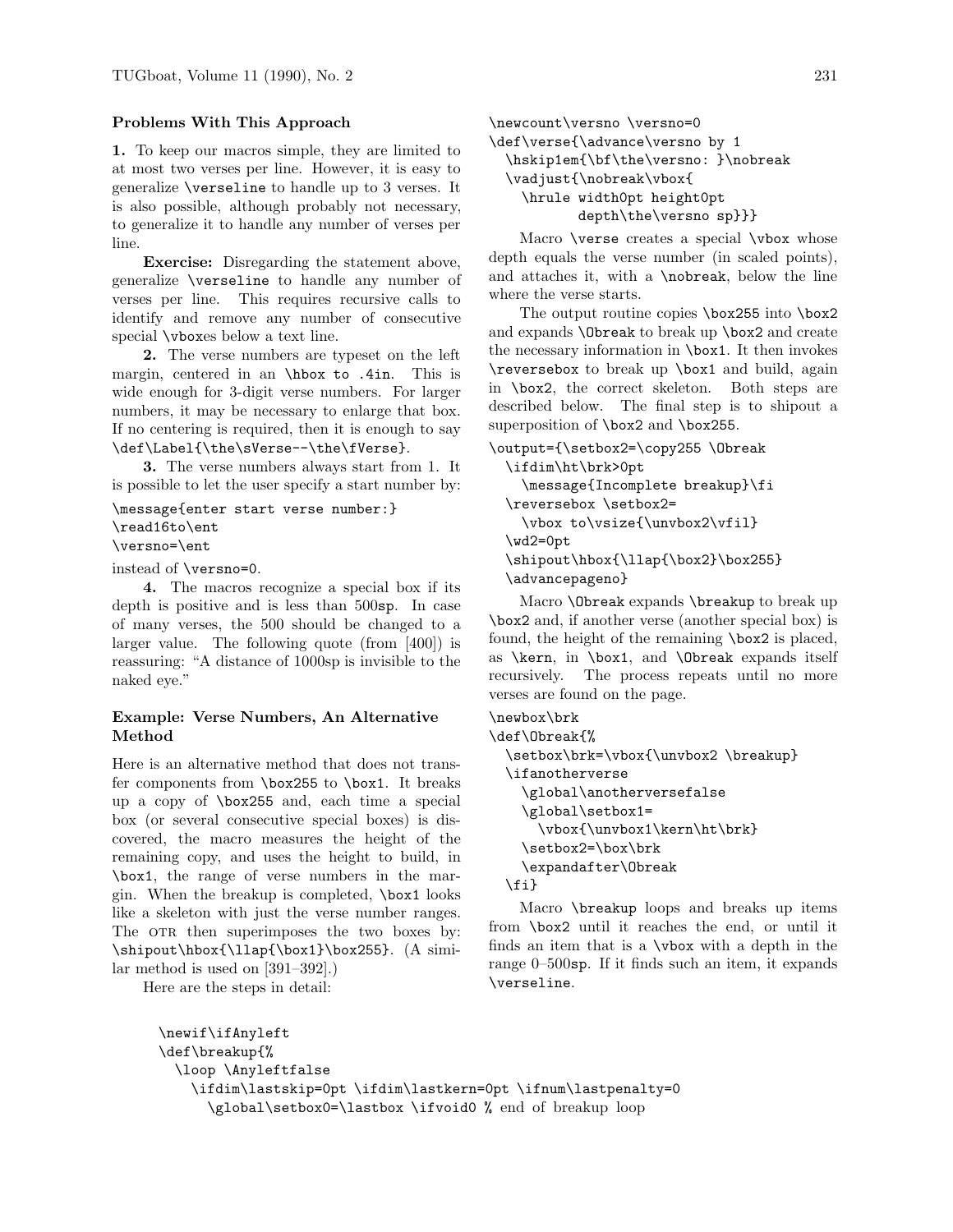```
\else \Anylefttrue
    \ifvbox0 \ifdim\dp0<500sp\ifdim\dp0>0sp \verseline \Anyleftfalse \fi\fi\fi
    \fi
  \else \Anylefttrue \unpenalty \fi
  \else \Anylefttrue \unkern \fi
  \else \Anylefttrue \unskip \fi
\ifAnyleft \repeat}
```
Macro \verseline removes the \penalty10000 that precedes the special box, and checks to see if there is another special box right above it. If there is one, the box and the penalty above it are removed, and the boolean variable \iftwo is set to true.

Next, macro \Label is defined, as an \hbox to.4in{\hfil *one or two verse numbers* \hfil} and is inserted, as an **\llap**, into the margin of \box1.

\newcount\sVerse \newcount\fVerse \newif\iftwo \newif\ifanotherverse

```
\def\verseline{%
  \fVerse=\dp0 \unpenalty
  \global\setbox0=\lastbox
  \ifvoid0 \message{error1;}\fi
  \twofalse
  \ifvbox0 \ifdim\dp0<500sp \ifdim\dp0>0sp \twotrue \fi \fi \fi
  \iftwo
    \sVerse=\dp0 \unpenalty
    \def\Label{\hbox to.4in{\hfil\the\sVerse--\the\fVerse\hfil}}
    \global\setbox0=\lastbox
    \ifvoid0 \message{error2;}\fi
  \else \def\Label{\hbox to.4in{\hfil\the\fVerse\hfil}} \fi
  \global\setbox1=\vbox{\unvbox1 \line{\llap{\sevenrm\Label\kern6pt}\hfil}}
  \global\anotherversetrue}
```
At the end of the process, the output routine expands  $\text{reversebox}$  to break up items from \box1, process them and place them in \box2 in the correct order. To understand this process, let's imagine a page with three verses at a distance of 2in, 3in and 6in from the top (Figure 2). The breakup process starts at the bottom of the page, measures the height A of verse 3, then B and, finally, C, creating \box1 as in Figure 3.

However, we want a box that looks like Figures  $4-5$ , where the **\kerns** are measured from one verse to the next, not always from the top. We also have to make sure that the lines of text do not take any vertical space, so we add a negative \kern after each line, to skip back to the top of the line.

```
\def\reversebox{\setbox2=\vbox{}
\ifvoid1
\else
 \dimen1=0pt \unvbox1
 \loop
```

```
\dimen0=\lastkern \unkern
  \dimen2=\dimen0
 \advance\dimen0 by-\dimen1
 \dimen1=\dimen2
 \setbox0=\lastbox
  \dimen2=\ht0 \advance\dimen2 by\dp0
 \global\setbox2=\vbox{\unvbox2
  \kern\dimen0 \box0 \kern-\dimen2}
\ifdim\lastkern>0pt\repeat
\fi}
```
Macro **\reversebox** contains a loop that breaks up  $\bar{c}$ , calculates the quantities C, B-C, A-B, and places them in  $\boxtimes 2$  with the lines of text, each followed by a negative \kern. When finished, The OTR appends a  $\forall$ fil to end up with a height of \vsize. This way, \box2 hasthe same height as \box255, and they can be superimposed and shipped out together.

To run the whole thing, just say: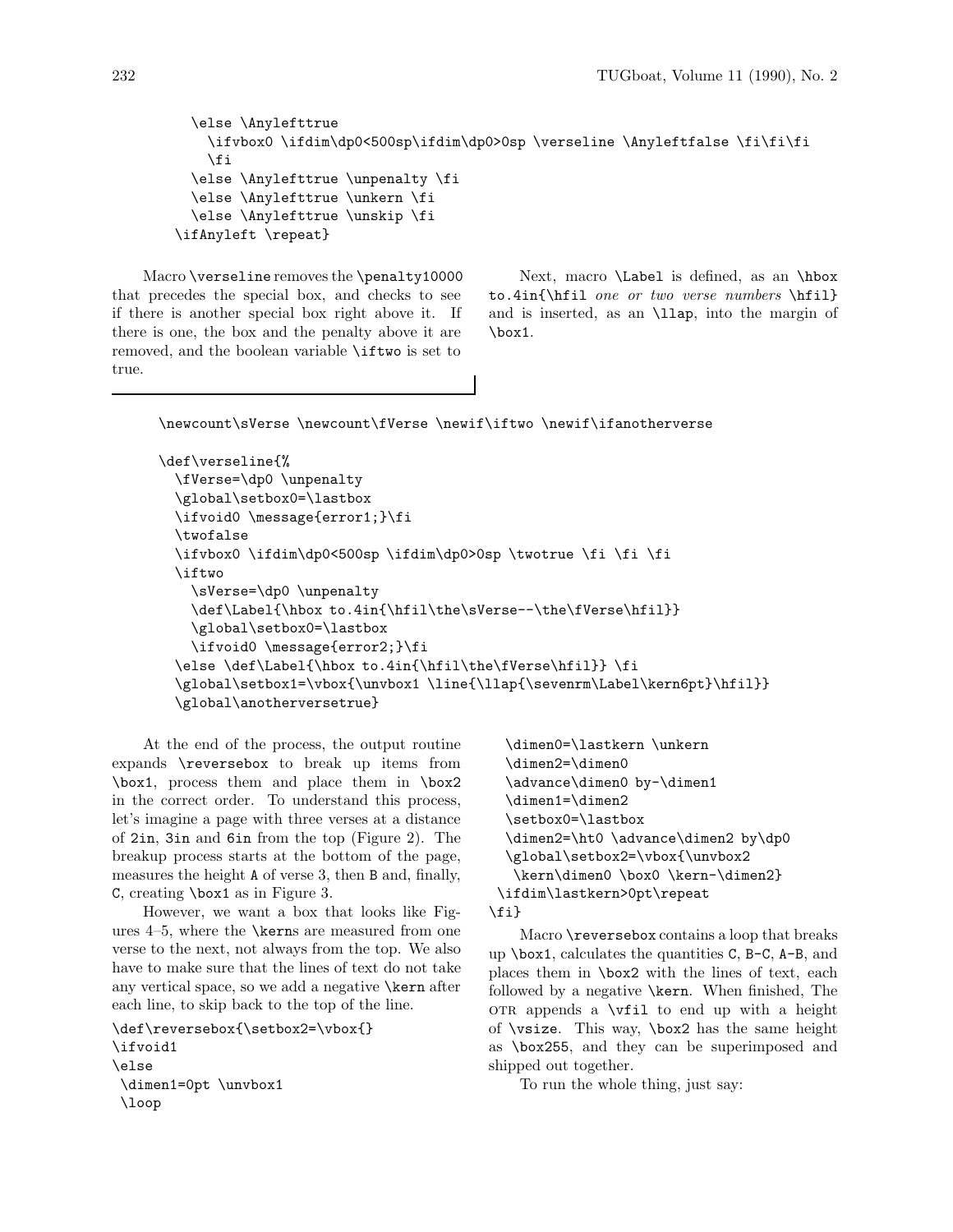

\anotherversefalse \input source \bye

This is, perhaps, not the most elegant solution, nor is it compact. Each macro, however, has its own, well defined, task, making it easier to read and understand the whole thing.

#### A 'Special Box' OTR

The problem: In many modern science texts, the main flow of text is interrupted by 'special boxes'. They can be used to develop certain topics in detail, to present a historical background of other topics, or to present the author's opinion or reminiscences. To distinguish such a box from the rest of the text, it may be surrounded by rules on all sides.

The intuitive approach is to place the special text in a  $\text{vbox}$  and build the rules as in [Ex. 21.3]. This, of course, won't work since the 'special box' may have to straddle two pages, but a  $\forall$ box is indivisible.



\kern 2in (=C) \hbox{\hfil 1 \hfil} \kern-(size of preceding line) \kern 1in (=B-C) \hbox{\hfil 2 \hfil} \kern-(size of preceding line) \kern 3in (=A-B) \hbox{\hfil 3 \hfil} \kern-(size of preceding line) \vfil

#### Figure 5

The approach used here identifies the start and end of the special text by making its lines narrower. Macro \startspbox draws the top \hrule of the special box and expands \narrower. Macro \endspbox terminates the effect of \narrower, and draws the bottom **\hrule**. Note that the hrules are placed in boxes, since otherwise they would cause an incomplete breakup.

The OTR breaks up the page and creates a duplicate. Each narrow line (a line for which \rightskip *>* 0) is surrounded with two short rules. To make the rules on successive lines touch, the normal interline glue is suppressed when a narrow line is found.

```
\def\Hrule{\line{\vrule width\hsize height.4pt}}
\def\startspbox{\medskip \Hrule \nobreak \smallskip \begingroup \narrower}
\def\endspbox{\smallskip \nobreak \endgroup \Hrule \medskip}
```
\zeroToSp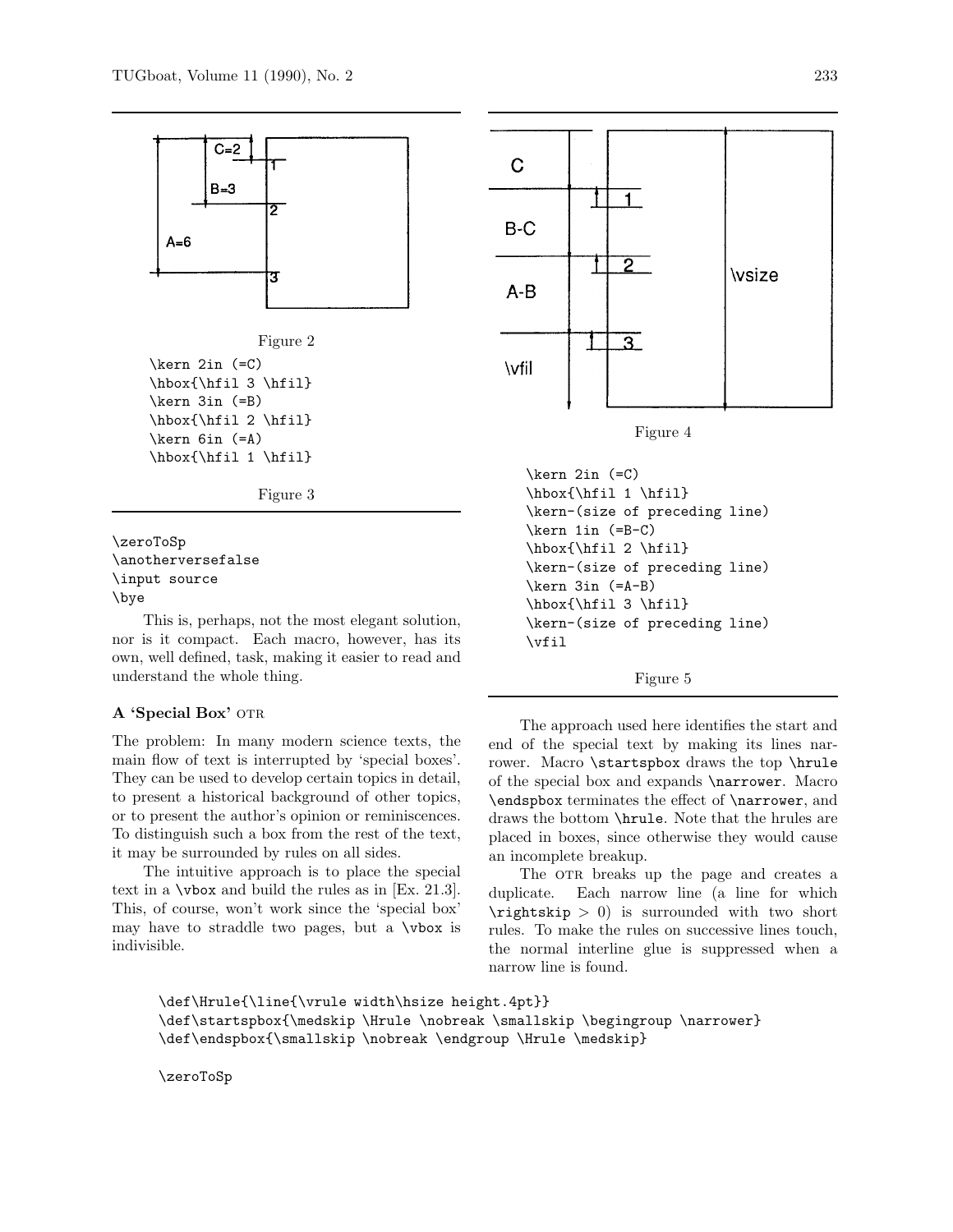```
\newif\ifsurround
\def\Strut{\vrule height8.5pt depth3.5pt}
\def\checkline{%
 \setbox2=\hbox{\unhcopy0
                 \ifdim\lastskip>0pt \global\surroundtrue
                 \else\global\surroundfalse\fi}}
\newif\ifAnyleft \newcount\pen
\def\specialbox{%
 \loop \Anyleftfalse
   \ifdim\lastskip=0pt \ifdim\lastkern=0pt \ifnum\lastpenalty=0
      \global\setbox0=\lastbox \ifvoid0 % end of breakup loop
   \else \Anylefttrue
     \ifhbox0\checkline \ifsurround\setbox0=\hbox{\Strut\box0\Strut}\fi \fi
     \global\setbox1=\vbox{\box0 \unvbox1} \fi
   \else \Anylefttrue \pen=\lastpenalty
          \global\setbox1=\vbox{\penalty\pen\unvbox1} \unpenalty \fi
   \else \Anylefttrue \dimen0=\lastkern
          \global\setbox1=\vbox{\kern\dimen0 \unvbox1} \unkern \fi
   \else \Anylefttrue \skip0=\lastskip
         \ifsurround\skip0=0pt \fi % suppress the normal interline glue
          \global\setbox1=\vbox{\vskip\skip0 \unvbox1} \unskip \fi
 \ifAnyleft \repeat}
\newbox\brk
\output={\setbox\brk=\vbox{\unvbox255 \specialbox}
```
\ifdim\ht\brk>0pt \message{Incomplete breakup} \fi \shipout\box1 \advancepageno}

## **Example: Revision Bars**

Certain documents—such as the bylaws of an organization, or the user's manual for a computer system— may go through many revisions. Sometimes it is desirable to emphasize (or flag) the revised parts by placing a vertical bar on the left margin of revised lines. If the revision is short, affecting only one line, there is no need for a special other and a **\vadjust** like the one below, can be used (see also [Ex. 14.28]).

\def\rev{\vadjust{\moveleft6pt\vbox to0pt{ \kern-12pt\hrule height10pt width1pt\vss}}}

However, if the revision may affect more than one line, the problem becomes much more complex and the OTR should be involved.

**A Simple Method.** We start with a relatively simple approach,\* which is sketched below, but is not implemented.

1. Macro \beginvbars saves the page-so-far in a box \partialpage.

2. Macro \endvbars placesa bar on the left of \box255, appendsit to \partialpage, and returns the whole thing to the MVL, so that a good page break can be found.

The problems with this approach are:

1. The revision may start in mid-paragraph. In such a case, the first part of the paragraph goes in box \partialpage, and eventually has to be seamlessly glued to the rest of the paragraph. A similar case occurs when the revision ends within a paragraph.

2. When \box255 is appended to \partialpage, its \topskip glue should be replaced by the normal interline skip.

**A Better Solution.** The approach shown here is different. The start and end of each revision are flagged with small, special boxes placed between the text lines. The OTR breaks up  $\boxtimes 255$  looking for the special boxes. The distance of each special box from the top of the page is measured. The distances are then used to prepare vertical rules in a separate box  $(\text{box3})$ , which is eventually typeset on the left of \box255.

<sup>\*</sup> Due to Amy Hendrickson.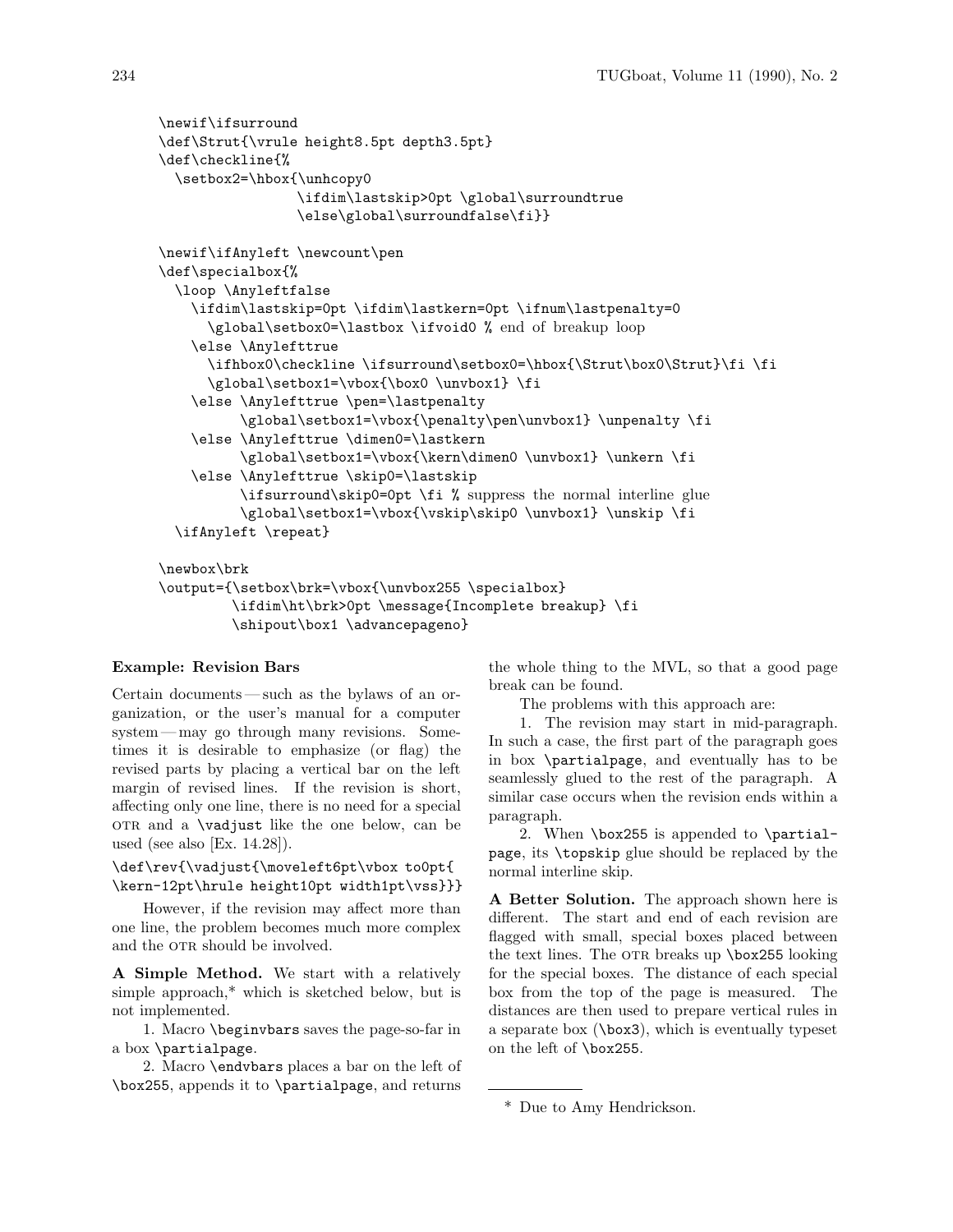Macro \startrev uses \vadjust to place a special \vbox with a height of 1sp below the line where the revision starts. Macro **\endrev** places a similar box, with a height of 2sp, below the last line of the revised text. Note that, if the revised text is short, the two special boxes may end up being placed, one above the other, below the same line.

```
\def\startrev{\vadjust{%
\nointerlineskip\nobreak\vbox to1sp{}}}
\def\endrev{\vadjust{%
 \nointerlineskip\nobreak\vbox to2sp{}}}
```
Macro \Obreak expands \breakup with a copy of \box255. The breakup loop stops when a special box, with height  $= 2$ sp is found. \Obreak then measures the height of the remaining page, stores that height in  $\boxtimes 1$  as  $\ker n$ , stores a flag indicating that a vertical bar should end at that point, and restarts the loop. When a box with height  $= 1$ sp is found,  $\Delta$ break does a similar thing, except that it places a different flag, indicating that the bar should start at that point. The flags are special hboxes with a width of either 1sp or 2sp.

```
\zeroToSp
\output={\global\setbox1=\vbox{}
         \setbox2=\copy255 \Obreak
         \ifdim\ht\brk>0pt \message{Incomplete breakup} \fi
         \arrangebox
         \setbox3=\vbox to\vsize{\unvbox3\vfil} \wd3=6pt
         \shipout\hbox{\llap{\box3}\box255}
         \advancepageno}
\newbox\brk
\newif\ifstartbar \startbarfalse \newif\ifendbar \endbarfalse
\def\Obreak{%
 \setbox\brk=\vbox{\unvbox2 \breakup}
 \ifstartbar
    \global\startbarfalse
   \global\setbox1=\vbox{\unvbox1\kern\ht\brk\hbox to1sp{}}
    \setbox2=\box\brk
   \expandafter\Obreak
   \fi
 \ifendbar
    \global\endbarfalse
    \global\setbox1=\vbox{\unvbox1\kern\ht\brk\hbox to2sp{}}
    \setbox2=\box\brk
   \expandafter\Obreak
   \fi
 }
\newif\ifAnyleft
\def\breakup{%
 \loop \Anyleftfalse
   \ifdim\lastskip=0pt \ifdim\lastkern=0pt \ifnum\lastpenalty=0
      \global\setbox0=\lastbox \ifvoid0
   \else \Anylefttrue
      \ifvbox0
        \ifdim\ht0=1sp \global\startbartrue \Anyleftfalse \fi
        \ifdim\ht0=2sp \global\endbartrue \Anyleftfalse \fi
      \fi \fi
    \else \Anylefttrue \unpenalty \fi
   \else \Anylefttrue \unkern \fi
```